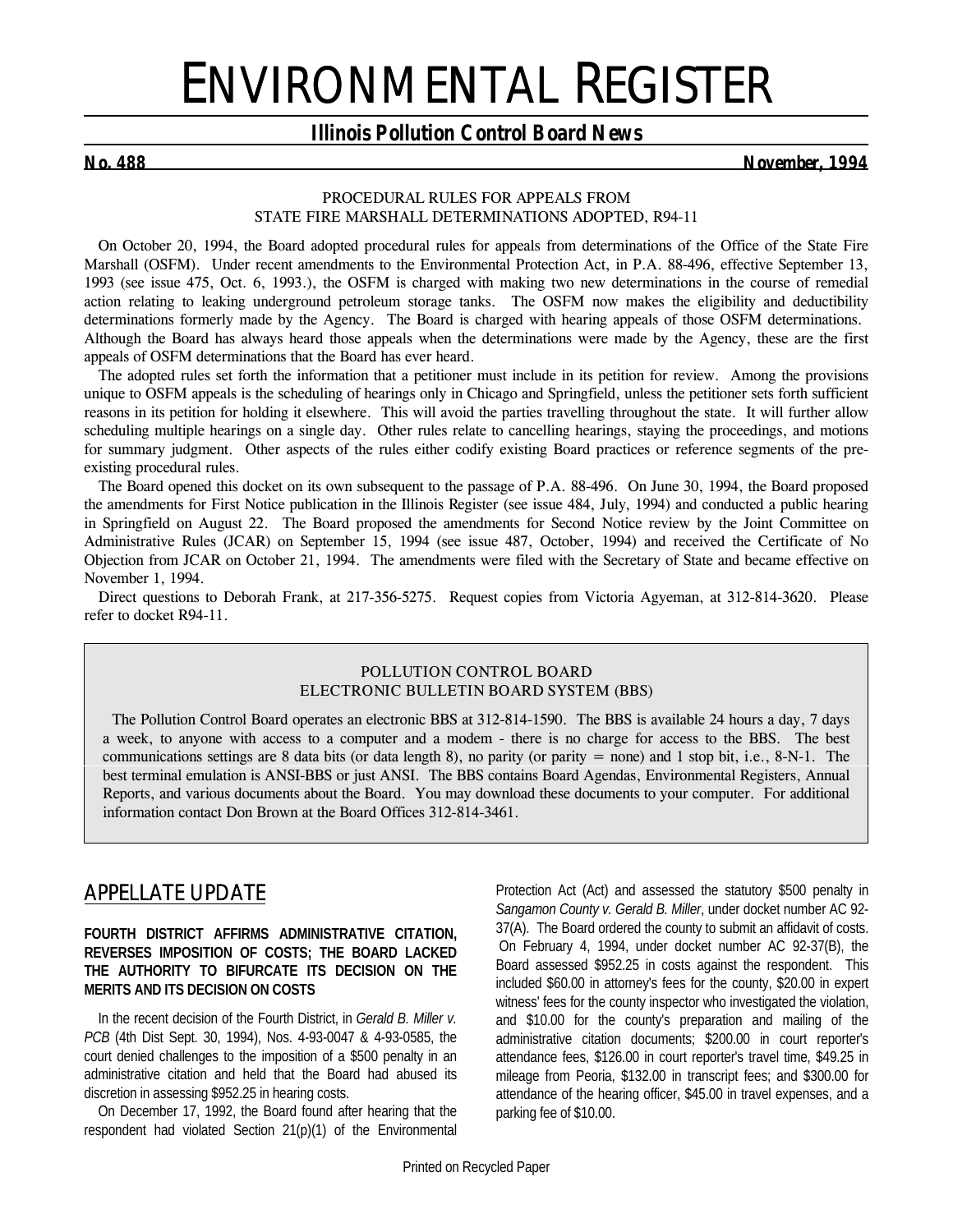The respondent appealed the decisions in AC 92-37(A) and AC 92-37(B) separately, and the Fourth District consolidated the appeals for decision. The Fourth district affirmed the Board's imposition of the \$500.00 statutory penalty (docket AC 92-37(A)) and reversed the imposition of \$952.25 in costs (docket AC 92- 37(B)). In rendering its decision, the court held that the Board was obligated under its interpretation of Section 31.1(d)(2) of the Act to render its decision on both the statutory penalty and the amount of hearing costs in a single decision. The court held that costs in an administrative citation proceeding were not a collateral matter, such as would have permitted the Board to impose them separately, since the authority to assess costs arose from the same statutory provision that authorized imposition of the penalty. This determination, however, did not affect the outcome on the substantive decisions on the issues of the penalty and the costs, since, in the opinion of the court, the improper bifurcation did not amount to an improper imposition of costs but to an improper styling of the docket A order as a final order.

The respondent raised a number of constitutional objections on appeal to the administrative citation procedure. The Fourth District noted that the respondent had failed to raise his objections in the administrative hearings and observed that such a failure constituted a waiver of his right to raise the issues on appeal. The court then addressed the merits of each argument and rejected each of these arguments in turn. The court held that the administrative citation procedure does not violate the constitutional separation of powers because the Board was given no discretion under the statute to vary the amount of the penalty, so no statutory guidelines are necessary. It rejected the argument that the administrative citation procedure violates constitutional due process because the \$500 penalty was minimal, so the Board needs not weigh factors in aggravation and mitigation. The court also held that the administrative citation procedure did not violate the federal equal protection clause (U.S. Cost. Art. XIV) due to the fact that it was not possible to use it against certain violations by units of local government because the distinction in the Act did not adversely affect a suspect class, it did not infringe on a fundamental right, and the respondent had failed to prove that the distinction did not serve a legitimate governmental purpose.

The Fourth District rejected the argument that the term "litter" was unconstitutionally vague because, given its ordinary meaning, it was capable of being understood to mean "material of little or no value which has not been properly disposed of". Further, examples set forth in the Litter Control Act (415 ILCS 105) lent definiteness to the term, and the court noted that the respondent could not convincingly argue that the term was vague because he conceded at hearing that there was litter on his property. The court rejected the argument that the hearing officer should have suppressed the photographs of the conditions on his property because they were not the result of an unreasonable search and seizure. The initial observations depicted in the pictures were made from a public highway, and the photographs taken on the respondent's land depicted only conditions observable from neighboring lands.

Finally, the Fourth District determined that the administrative citation procedure did not violate due process by requiring unsuccessful challenging respondents to pay hearing costs. The legislative intent in the challenged provision was the permissible

recouping of administrative costs, rather than to penalize a respondent for exercising his right to a hearing.

The Fourth District reversed the Board's decision and remanded on the issue of costs because it held that the Board had abused its discretion in assessing the costs. This was despite the fact that the respondent had failed to object to the costs before the Board. The court noted, "the waiver rule is an admonition to litigants, not a limitation on the jurisdiction of the reviewing court." It proceeded to examine each item of costs individually because the issue of costs was one of public importance and likely to recur. The court began this examination with the premise that it must strictly construe the statutory provision allowing costs.

The Fourth District held that it was not proper for the Board to include the county's attorney's fees (\$60.00) as costs because Section 42(b) of the Act did not expressly include these fees. It held that it was improper to tax the county inspector's time in testifying at hearing (\$20.00) as costs because that employee was under a preexisting obligation to testify. The court noted that although the cost of service of the administrative citation on the respondent by certified mail would have been allowable, the costs of preparing and copying the citation together with the costs of service (\$10.00) was not permissible. Although reasonable court reporter fees were allowable costs, the Fourth District found that the amount assessed by the Board against the respondent was excessive to the Fourth District. The court looked to statutory provisions specifying allowable costs and concluded that the reporter's attendance and transcript fees (\$200.00 and \$132.00, respectively) were too high to the court, and the Board failed to show that no reporter was available in Springfield, so the reporter's travel time and mileage fees from Peoria (\$126.00 and \$49.25, respectively) was not justified. Finally, the Fourth District held that the Board "offered no explanation regarding why a hearing officer was paid \$300.00 to preside over a 30- to 60-minute hearing." (The court did not directly address the hearing officer's \$45.00 travel expenses and \$10.00 parking fee.)

The Fourth District appellate court affirmed the Board's finding of violation and the imposition of a \$500.00 penalty (docket AC 92- 27(A)). It held that the Board had abused its discretion in taxing \$952.25 in costs to the respondent. The court reversed the decision on costs and remanded the case to the Board (docket AC 92- 27(B)).

#### *FOR YOUR INFORMATION*

#### **RESTRICTED STATUS AND CRITICAL REVIEW LISTS FOR PUBLIC WATER SUPPLIES IN THIS ISSUE**

The Illinois Environmental Protection Agency, Division of Public Water Supplies, is publishing copies of the Division's Restricted Status and Critical Review lists at the end of this issue of the Environmental Register. These lists reflect the status as of October 1, 1994.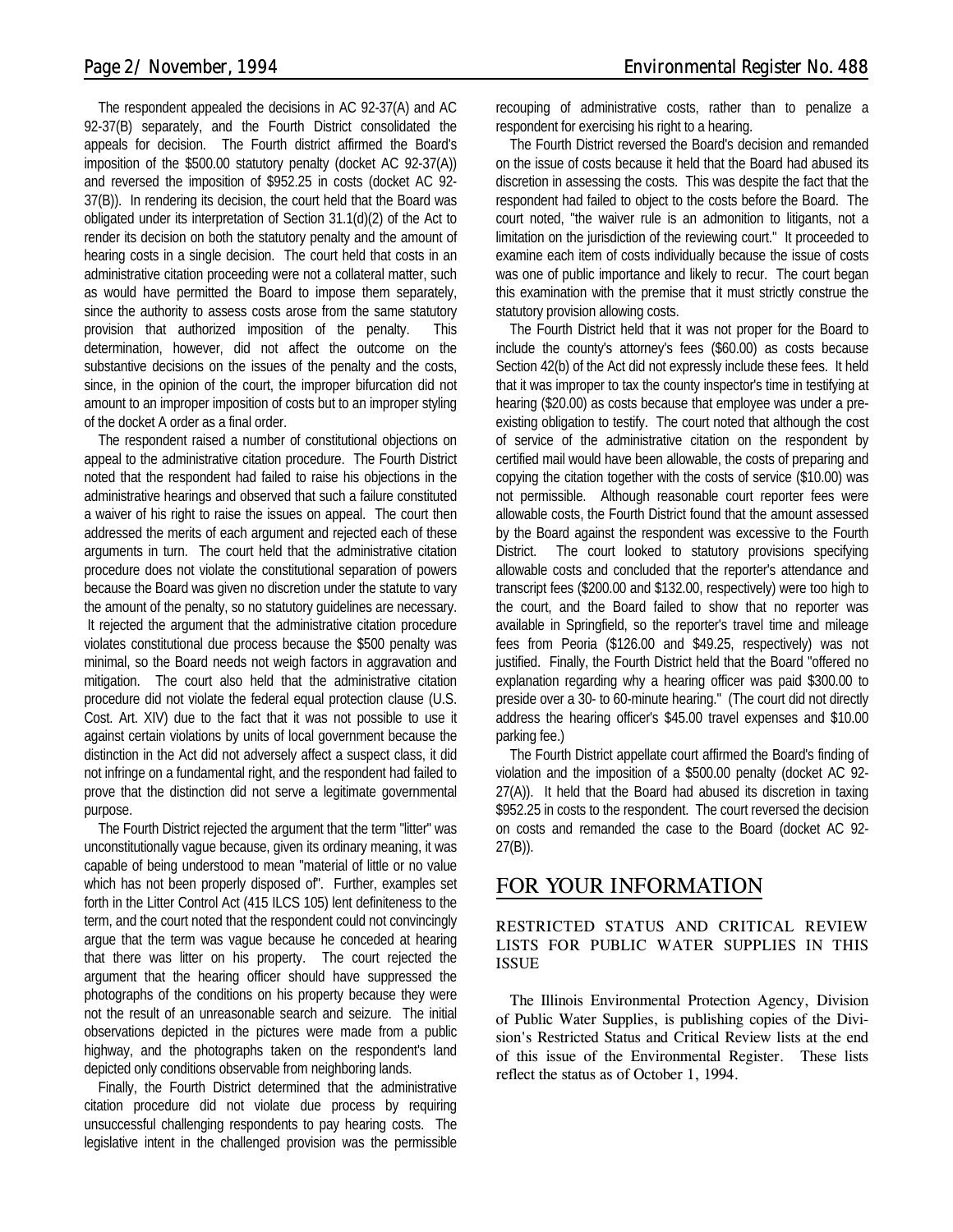# *RULEMAKING UPDATE*

#### **PART II AND PART III 15% ROP PLANS FOR VOM EMISSIONS ADOPTED, R94-15 & R94-16; PART V AND PART VI 15% ROP PROPOSALS FILED, SET FOR HEARING, R94-31 & R94-32**

On October 20, 1994, the Board undertook two separate actions relating to two parts of the Illinois 15 percent reduction of pollution (15% ROP) plan. Additionally, the Illinois Environmental Protection Agency filed two new 15% ROP rulemaking proposals on October 28, 1994. The Agency has filed six separate 15% ROP Plan proposals to date, which the Board is dealing with under six separate docket numbers. In sum, all the ROP plan segments would seek a 15 percent 1990 VOM emissions levels in the Chicago and Metro-East St. Louis areas, in order to fulfill requirements under the federal Clean Air Act (CAA). The state is federally required to reduce VOM emissions by 159 tons per day (tpd) in the Chicago area and by 36 tpd in the Metro-East area. *(See issues 483, June, 1994; 484, July, 1994; 485, Aug., 1994; 486, Sept., 1994 & 487, Oct., 1994.)*

The Board accepted each of the four 15% ROP plan rulemaking proposals pursuant to the "fast-track" rulemaking provisions of Section 28.5 of the Environmental Protection Act (Act). Section 28.5 requires the Board to proceed within set time-frames toward the adoption of the proposed amendments. The Board lacks any discretion under the statute to adjust these time-frames under any circumstances. Under Section 28.5(o), the Board must have adopted the proposal for Second Notice within 130 days on receipt of the proposal from the Agency. Section 28.5(p) requires that the Board must adopt and file final rules based on the proposal within 21 days of when it receives a Certificate of No Objection from the Joint Committee on Administrative Rules (JCAR).

*(Editor's note: The Board adopted the Part I ROP proposal on September 15, 1994. As of this writing, the Part IV proposal, docketed as R94-21, is still pending. The Board has scheduled hearings to occur in R94-21 at the James R. Thompson Center, 100 West Randolph Street, Chicago, as follows:*

*Room 9-040: 10:00 a.m., Friday, November 4, 1994 Room 9-025: 10:00 a.m., Friday, December 2, 1994 Room 9-040: 10:00 a.m., Friday, December 16, 1994*

*Direct questions on the Part IV proposal to Marie E. Tipsord, at 312- 814-4925 or 618-498-9803. Please refer to docket R94-21. See issue 487, Oct., 1994.*

*Also, immediately before this issue went to press, the Agency filed R94-33, the Part VII 15% ROP proposal. Part VII relates to control of emissions from batch chemical process leaks. Direct questions to Audrey Lozuk-Lawless, at 312-814-3473.)*

#### *Part II Proposal, R94-15*

On September 15, 1994, the Board adopted amendments based on the Agency's Part II ROP plan proposal under docket R94-15. The proposed Part II amendments contemplate extending VOM emissions control measures to the loading of marine vessels and deletion of the exemption for barge loading from the regulations applicable to "Miscellaneous Fabricated Product Manufacturing Processes", "Miscellaneous Formulated Manufacturing Processes",

"Miscellaneous Organic Chemical Manufacturing Processes", and "Other Emissions Units" source categories. The record indicated that the Part II proposal would reduce the VOM emissions by 1.3 tpd in the Chicago area and by 11.82 tpd in the Metro-East area.

The Agency filed the Part II proposal with the Board on May 26, 1994. The Board held public hearings on the proposal on July 12 and August 9, 1994 in Collinsville. On June 2, 1994, the Board proposed a new Clean Air Act (CAA) rulemaking for First Notice publication in the *Illinois Register*. The Board cancelled a third scheduled hearing because the level of public interest did not warrant holding it. On September 15, 1994, the Board proposed the Part II amendments for Second Notice review by JCAR and received the Certificates of No Objection on October 20, 1994. Direct questions on the Part II proposal to Marie E. Tipsord, at 312- 814-4925 or 618-498-9803. Request copies from Victoria Agyeman, at 312-814-6924. Please refer to docket R94-15.

#### *Part III Proposal, R94-16*

The Board proposed amendments for Second Notice review by JCAR based on the Agency's Part III ROP plan proposal under docket R94-16. The proposed Part III amendments contemplate making the standards of Parts 218 and 219, Subpart B, "Organic Emissions from Storage and Loading Operations", and Subpart V, "Total Resource Effectiveness" (TRE), more stringent. The proposed Part III plan rules would add the federal Control Technology Guidelines (CTG) and Alternative Control Technology (ACT) recommended controls for volatile organic liquids (VOLs) and volatile petroleum liquids (VPLs). The Agency anticipates that the TRE amendments will reduce VOM emissions by 4.05 tpd in the metropolitan Chicago area by 1996 and by an additional 1.58 tpd by 1999. The VOL/VPL amendments are anticipated to reduce the VOM emissions by 2.18 tpd in the Chicago area. The Agency expects no reductions in the Metro-East area.

The Agency filed the Part III ROP plan proposal on June 15, 1994. The Board proposed the Part III amendments for First Notice publication in the *Illinois Register* on June 23, 1994. The Board conducted a public hearing on the Part III plan on August 4, 1994 in Chicago. The Board cancelled two later scheduled hearings because the level of public interest did not warrant conducting them. On September 15, 1994, the Board proposed the Part II amendments for Second Notice review by JCAR and received the Certificates of No Objection on October 21, 1994. Direct questions on the Part II proposal to Diane F. O'Neill, at 312-814-6062. Request copies from Victoria Agyeman, at 312-814-6924. Please refer to docket R94-16.

#### *Part V Proposal, R94-31*

The Agency filed the Part V ROP plan proposal on October 28, 1994. The Part V proposal contemplates lowering the VOM emissions from lithographic printing operations in the Chicago and Metro-East areas. The Part V proposal would add definitions of non-heatset and sheet-fed lithographic printing, as-applied foundation solution, and alcohol. The proposal would further establish control measures for VOM emissions from lithographic printers in the Chicago and Metro-East areas. The Part IV proposal would also make minor corrective amendments to the existing regulations.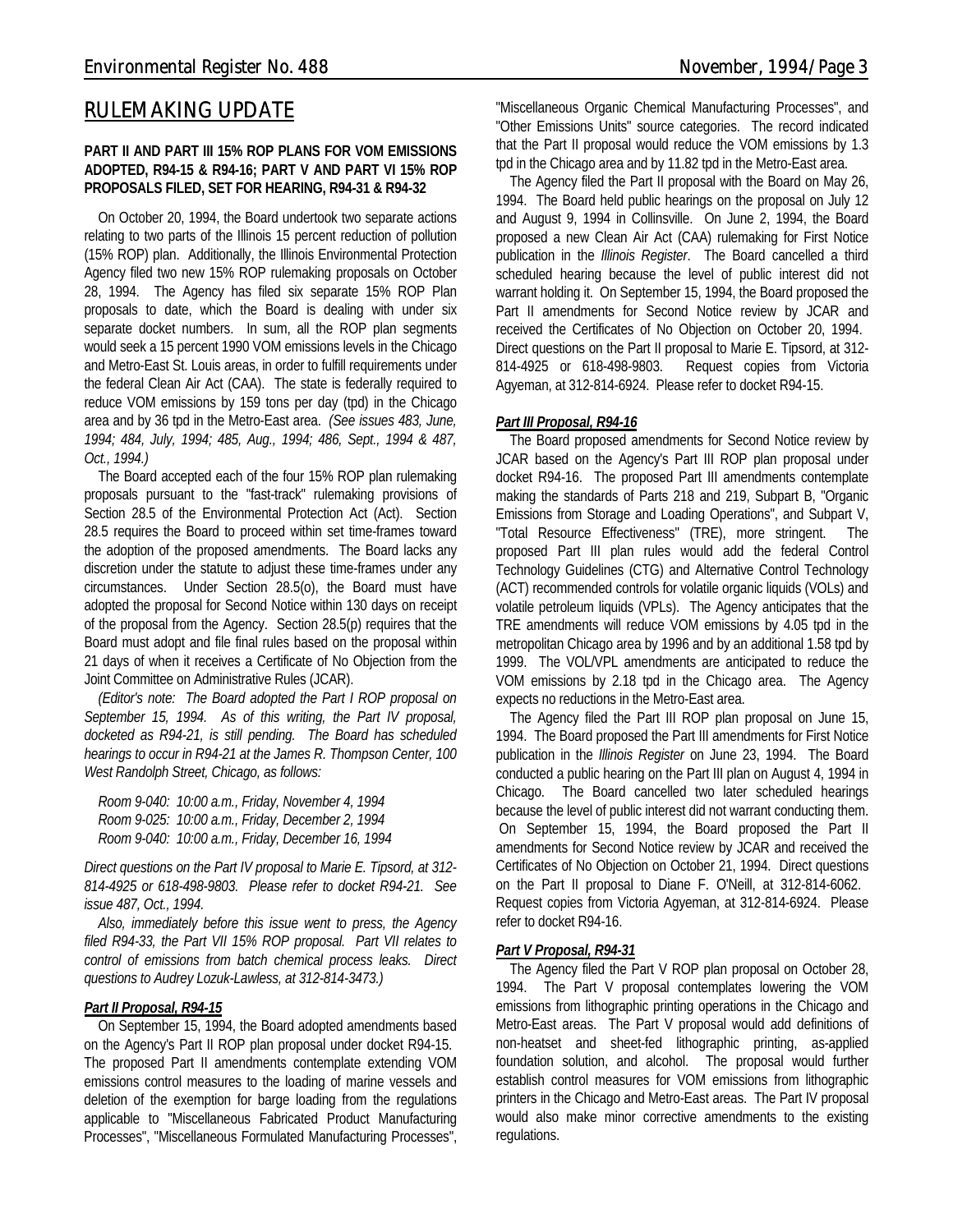The Agency stated that the federal Clean Air Act Amendments of 1990 required U.S. EPA to publish a control technology guideline (CTG) for the lithographic printing category within three years. U.S. EPA published a draft CTG in September, 1993, which is not yet finalized. In June, 1994, U.S. EPA published alternative control techniques (ACT) to aid the states in developing control regulations. according to the Agency, U.S. EPA has taken the position that the lack of final federal action on a CTG does not relieve the states from their obligation to impose controls.

The Agency stated that it contemplates that the Part V amendments would affect about 113 facilities in the Chicago area and one source in the Metro-East area. It estimated that the Part V proposal would reduce VOM emissions by 4.0 tpd in the Chicago area and by minimal amounts in the Metro-East area.

The statute requires the Board to schedule three hearing dates, each for a prescribed purpose. The first day of hearing is reserved for presentations by the Agency and questions of Agency witnesses. The second scheduled day of hearing, if it occurs, is reserved for presentations by affected entities and all other interested persons. The third scheduled day of hearing, if it occurs, is reserved for any Agency response and responses of other parties. The hearings will be continued from day to day, as necessary, until all business is completed. However, the second and third hearing dates are subject to cancellation if the level of public interest and participation so warrant. The Board has scheduled hearings to occur in R94-31 at the James R. Thompson Center, 100 West Randolph Street, Chicago, as follows:

| Room 9-040: 10:00 a.m., Thursday, December 15, 1994 |
|-----------------------------------------------------|
| Room 9-040: 10:00 a.m., Monday, January 9, 1995     |
| Room 9-040: 10:00 a.m., Tuesday, January 24, 1995   |

Direct questions on the Part V proposal to Kevin Desharnais, at 312-814-6926. Request copies of any November 3, 1994 Board action from Victoria Agyeman, at 312-814-6920. Please refer to docket R94-31.

*(Editor's note: As of this writing, the Board had accepted the Part V ROP proposal for hearing and had adopted a First Notice opinion and order at its November 3, 1994 meeting.)*

#### *Part VI Proposal, R94-32*

The Agency filed the Part VI ROP plan proposal on October 28, 1994. The Part VI proposal contemplates lowering VOM emissions from motor vehicle refinishing operations in the Chicago and Metro-East areas. The Part VI proposal would impose limitations on the VOM content of coatings and surface preparation materials, require the use of specific coatings applicators and applicator cleaning equipment, and provide a control equipment alternative. The proposal would further impose recordkeeping and reporting requirements on refinishers.

The Agency stated that it contemplates that the Part VI amendments would reduce VOM emissions by 16.3 tpd in the Chicago area. The Agency estimate of reduction of VOM emissions in the Metro-East area is 1.2 tpd.

The statute requires the Board to schedule three hearing dates, each for a prescribed purpose. The first day of hearing is reserved for presentations by the Agency and questions of Agency witnesses. The second scheduled day of hearing, if it occurs, is reserved for presentations by affected entities and all other interested persons. The third scheduled day of hearing, if it occurs, is reserved for any Agency response and responses of other parties. The hearings will be continued from day to day, as necessary, until all business is completed. However, the second and third hearing dates are subject to cancellation if the level of public interest and participation so warrant. The Board has scheduled hearings to occur in R94-32 at the James R. Thompson Center, 100 West Randolph Street, Chicago, as follows:

Room 9-040: 10:00 a.m., Friday, December 16, 1994 Room 9-040: 10:00 a.m., Friday, January 13, 1995 Room 9-040: 10:00 a.m., Wednesday, January 25, 1995

Direct questions on the Part VI proposal to Audrey Lozuk, at 312- 814-3473. Request copies of any November 3, 1994 Board action from Victoria Agyeman, at 312-814-6920. Please refer to docket R94-32.

*(Editor's note: As of this writing, the Board had accepted the Part VI ROP proposal for hearing and had adopted a First Notice opinion and order at its November 3, 1994 meeting.)*

#### **CATEGORIES OF INSIGNIFICANT ACTIVITIES OR LEVELS AT CAAPP SOURCES RULEMAKING ADOPTED, R94-14**

On October 6, 1994, the Board adopted certain amendments to the air permit regulations. The rulemaking, docketed as R94-14, amended various of the air permit regulations to set forth informational requirements for sources subject to Section 39.5 of the Environmental Protection Act (Act), in order to meet federal Clean Air Act (CAA) requirements. The purpose is to define insignificant activities and emissions for the purposes of permitting under the air permit regulations.

The CAA mandates that the state develop and submit a CAAPP to U.S. EPA by November 15, 1993 that meets Title V of the CAA. The CAA requires a source to submit detailed activities and emissions information in its application for a CAA permit program (CAAPP) permit, but that certain insignificant activities and emissions may be submitted as a list. Section 39.5(5)(w) of the Act, which the Illinois General Assembly adopted to fulfill the federal requirements, required the Illinois Environmental Protection Agency (Agency) to propose regulations that define insignificant activities or emission levels by March 26, 1994. Section 39.5(5)(w) then required the Board to conduct proceedings on the proposal and adopt final regulations in this regard within nine months of receiving the proposal from the Agency.

The Agency filed this CAA rulemaking proposal with the Board on May 11, 1994. On May 19, 1994, the Board accepted the proposal as a Section 28.5 "fast-track" rulemaking proceeding and set it for hearings. The Board also proposed the amendments for First Notice publication in the *Illinois Register* without substantive review on May 19. *(See issue 483, June, 1994.)* The Board conducted a public hearing on the proposal on June 28, 1994 and received the transcript of that hearing on an expedited basis on July 7. The Board cancelled two later scheduled hearings because the level of public interest did not warrant conducting them. This means that under Section 28.5(l), the record formally closed on July 21, 1994.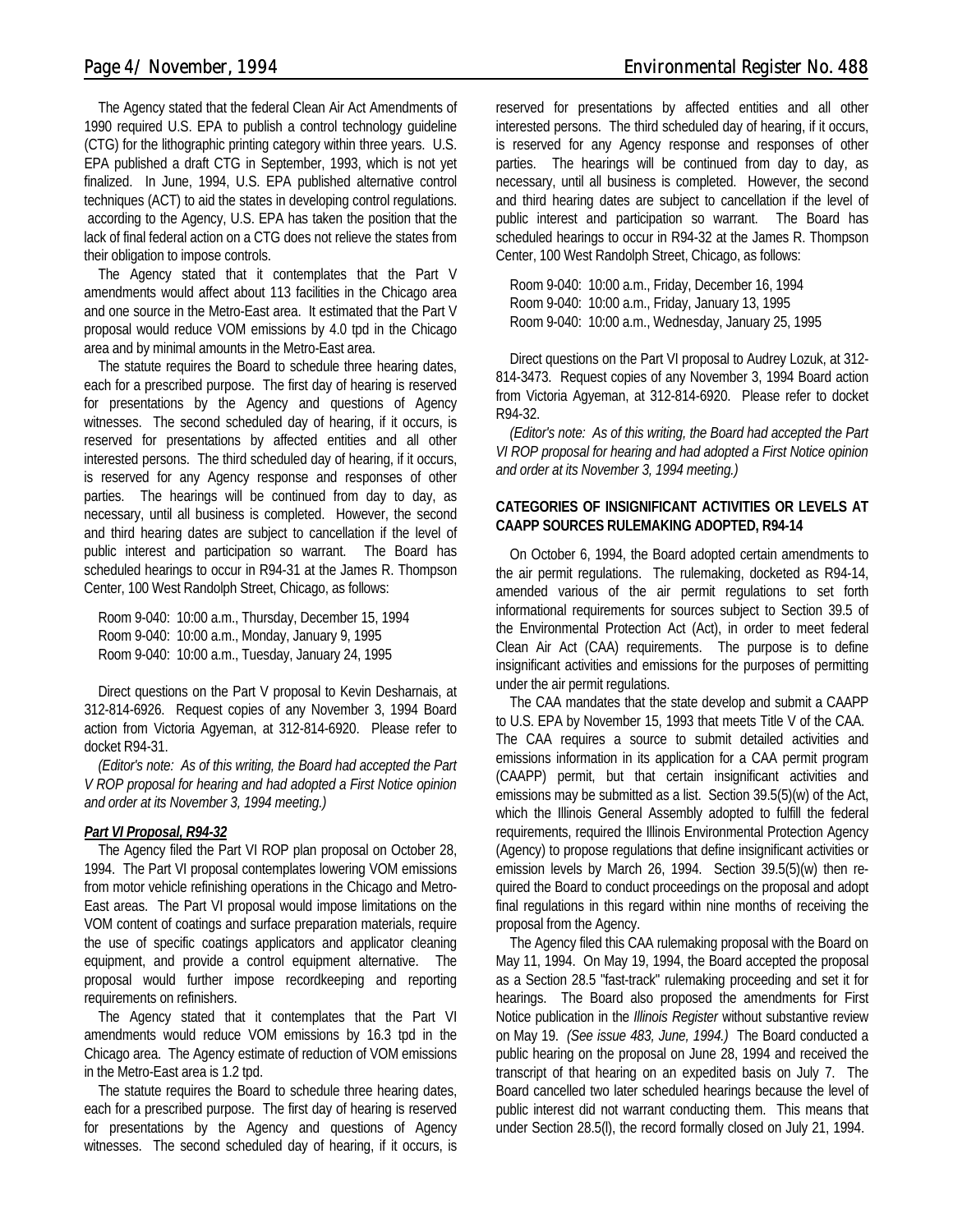The Board proposed the amendments for Second Notice review by the Joint Committee on Administrative Rules (JCAR) on August 11, 1994. *(See issue 486, September, 1994.)* The Board received Certificates of No Objection from JCAR on September 19, 1994.

Section 28.5 required the Board to proceed within set timeframes toward the adoption of the proposed amendments. The Board lacked any discretion under the statute to adjust these timeframes under any circumstances. Under Section 28.5(o), the Board was required to have adopted the proposal for Second Notice within 130 days on receipt of the proposal from the Agency, by September 18, 1994, and under Section 28.5(p), to have adopted the amendments within 21 days of receiving a Statement of No Objection from JCAR, by October 10, 1994. The amendments became effective on October 17, upon filing with the Secretary of State.

Direct questions to Diane F. O'Neill, at 312-814-6062. Request copies from Victoria Agyeman, at 312-814-3620. Please refer to docket R94-14.

#### **VEHICLE INSPECTION AND MAINTENANCE AMENDMENTS PROPOSED FOR SECOND NOTICE, R94-19**

On October 20, 1994, the Board proposed amendments to the Illinois vehicle inspection and maintenance regulations for Second Notice review by the Joint Committee on Administrative Rules. The proposed amendments are intended to help implement an enhanced vehicle inspection and maintenance (I/M) program in certain areas in Illinois. The amendments would establish the federal dynamic-load "IM 240" engine exhaust emissions test for 1991 and later light duty vehicles and light duty trucks. The existing static "idle" test would remain the test used for older vehicles and for those newer vehicles for which the "IM 240" test is unsuitable.

Section 182(b) and (c) of the CAA, as amended in 1990, requires the use of "inspection and maintenance" (I/M) programs in areas not meeting the national ambient air quality standards (NAAQS) for ozone and/or carbon monoxide. The CAA specifies the use of "basic" I/M programs in "moderate" nonattainment areas and "marginal" nonattainment areas with existing I/M programs. It requires the use of "enhanced" I/M programs in "serious", "severe", and "extreme" ozone nonattainment areas with urbanized populations of 200,000 or more. In Illinois, the Chicago and Metro-East St. Louis (Metro-East) areas are classified as "severe" and "moderate" nonattainment for ozone, respectively, and as such are subject to the I/M requirement.

The General Assembly enacted the Vehicle Emissions Inspection Law of 1995 (625 ILCS 5/13B) effective January 18, 1994. (P.A. 88-533.) That statute provides authority for the Agency to implement an enhanced I/M program and meet the United States Environmental Protection Agency's (U.S. EPA's) requirements for such a program. P.A. 88-533 mandates enhanced I/M testing for the Metro-East area and certain portions of the Chicago nonattainment area. Section 13B-20 mandates that the Agency propose and the Board adopt implementing regulations using identical-in-substance procedures.

On July 20, 1994, the Illinois Environmental Protection Agency (Agency) filed two proposals for Clean Air Act (CAA) rulemaking to implement the Vehicle Inspection Law. The Board proposed the amendments for First Notice publication in the *Illinois Register* on July 21, 1994 and conducted a public hearing in Chicago on September 8, 1994. Later scheduled hearings were cancelled on request of the Agency because the Board had not received an objection to the amendments from U.S. EPA or a request to hold the hearings pursuant to Section 28.5 of the Environmental Protection Act. JCAR received the proposed amendments on October 21, 1994, beginning the Second Notice period, and it was placed on the agenda for the November 15 JCAR meeting. The Board will be free to adopt amendments based on the proposed rules when 45 days have elapsed since submittal to JCAR or when the Board receives a Certificate of Not Objection, whichever comes first.

The R94-19 proposal dealt with engine exhaust emissions testing. It is a Section 28.5 "fast-track" rulemaking largely based on federal guidance documents. As previously reported for earlier-filed CAA proceedings, (*See Environmental Register issues 461 (Dec. 2, 1992), 462 (Dec. 16, 1992), 465 (Feb. 24, 1993), 467 (Mar. 24, 1993), 468 (Apr. 7, 1993), 478 (Jan., 1994) & 482 (May, 1994).*), Section 28.5 requires the Board to proceed within set time-frames toward the adoption of the proposed amendments. The Board lacks any discretion under the statute to adjust these time-frames under any circumstances. Section 28.5(o) required the Board to propose the Amendments for Second Notice review by JCAR within 130 days after receiving the proposal, by November 27, 1994. Section 28.5(p) will require the Board to adopt amendments based on the proposal within 21 days of when it receives the Certificate of No Objection from JCAR.

The companion rulemaking, docketed as R94-20, deals with fuel evaporative emissions control system testing. It is a Section 28.4 "identical-in-substance" rulemaking based on codified U.S. EPA emissions standards concerning evaporative system pressure and purge testing. *(See issue 485, Aug., 1994.)*

*(Editor's note: As of this writing, the Board had placed the R94- 19 and R94-20 amendments on its November 3, 1994 for discussion and for adoption at the December 1, 1994 meeting.*

Direct questions to Michael J. McCambridge, at 312-814-6924. Request copies from Victoria Agyeman, at 312-814-3620. Please refer to docket R94-19.

#### **RCRA SUBTITLE C UPDATE AMENDMENTS ADOPTED, R94-17**

The Board adopted identical-in-substance amendments to the Illinois Resource Conservation and Recovery Act (RCRA) Subtitle C hazardous waste regulations on October 20, 1994. The amendments are intended to include amendments to the federal RCRA Subtitle C regulations adopted by U.S. EPA during the period January 1 through June 30, 1994. During this period, U.S. EPA undertook a handful of major regulatory actions of interest. It determined not to regulate certain wood surface protection wastes as hazardous wastes and expanded the exemption from regulation for certain hazardous wastes used in conducting treatability studies. U.S. EPA also clarified aspects of the used oil regulations and responded to a U.S. Supreme Court remand that determined that certain municipal incinerator ash wastes must be managed under RCRA Subtitle C. The Board also used this opportunity to adopt corrective amendments to the Illinois RCRA Subtitle C rules. The primary corrections related to correcting a federal error in citation to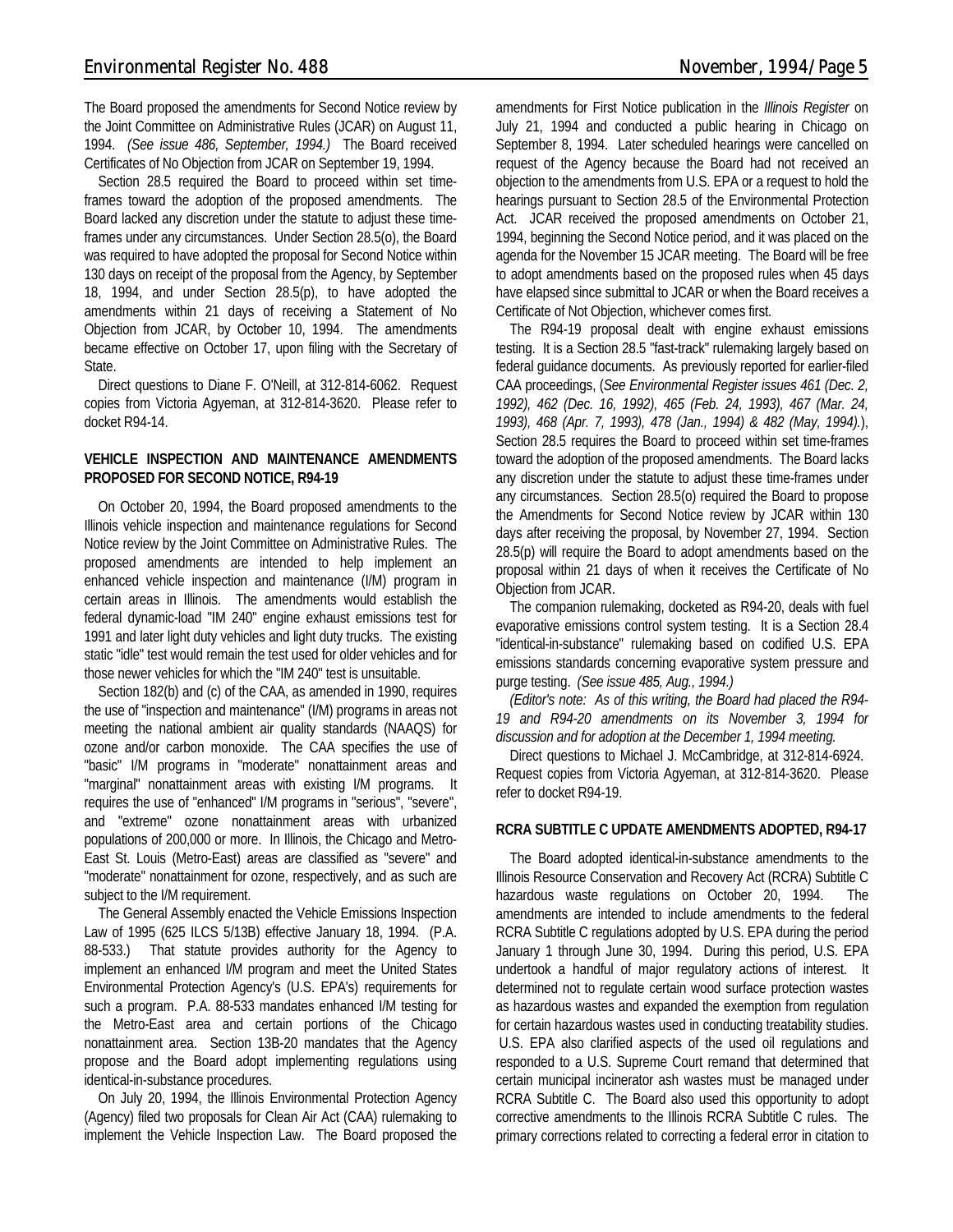its own Spill Control and Countermeasures regulations in various locations.

The Board proposed the amendments for public comment on August 11, 1994. *(See issue 486, Sept., 1994.)* This identical-insubstance proceeding was not subject to Second Notice review by the Joint Committee on Administrative Rules before the Board adopted the amendments. The Board will hold the amendments for 30 days after the date of adoption before filing them with the Secretary of State, in order to allow U.S. EPA review and comment on the adopted amendments. Direct questions to Michael J. McCambridge, at 312-814-6924. Request copies from Victoria Agyeman, at 312-814-3620. Please refer to docket R94-17. *(Editor's note: At the time of this writing, the Board had placed a supplemental opinion and order relating to the amendments on its November 3, 1994 agenda. That supplemental opinion and order would restore three words omitted from the original amendments and update the listing of hazardous waste delistings granted by the Board to date.)*

#### **ROUTINE IDENTICAL-IN-SUBSTANCE UPDATE DOCKETS DISMISSED, R94-22, R94-24, R94-25, R94-26 & R94-28**

On October 6, 1994, the Board simultaneously opened and dismissed a series of routine identical-in-substance update dockets because no Board action was required in each of the programs involved. The time-frame for all of the dockets was January 1 through June 30, 1994.

The reasons for the dismissals varied slightly from one docket to another. The Board dismissed the dockets relating to the definition of volatile organic material (VOM) (R94-22), underground storage tanks (R94-26), and wastewater pretreatment (R94-28) because U.S. EPA did not amend its regulations during the update period. The Board dismissed the underground injection control (UIC) docket (R94-24) because the only federal action involved (June 10, 1994) was so closely related to parallel RCRA Subtitle C (hazardous waste) amendments that the Board included the UIC amendments with the RCRA Subtitle C amendments in docket R94-17. The Board dismissed the RCRA Subtitle D (municipal solid waste landfill) docket (R94-25) because the only federal action (January 3, 1994) related to federal authorization of the Illinois RCRA Subtitle D program, so no amendments were required. The Board dismissed the underground storage tank (UST) docket (R94-26) because although U.S. EPA amended its financial responsibility regulations, those amendments fell outside the Board's statutory identical-insubstance mandate.

Two identical-in-substance dockets remain open. The Board has already adopted amendments in docket R94-17, the RCRA Subtitle C docket mentioned above. *(See item this issue.)* The Board reserved docket R94-23 for the federal SDWA (drinking water) amendments of June 30, 1994. The Board intends to propose amendments based on

> *BOARD DETERMINES THAT PROPOSED WOOD-BURNING FACILITY WOULD BURN SOLID WASTE FOR THE PURPOSES OF SOLID WASTE PERMITTING*

that federal action in the near future.

Direct questions to Michael J. McCambridge, at 312-814-6924. Please refer to the appropriate docket number.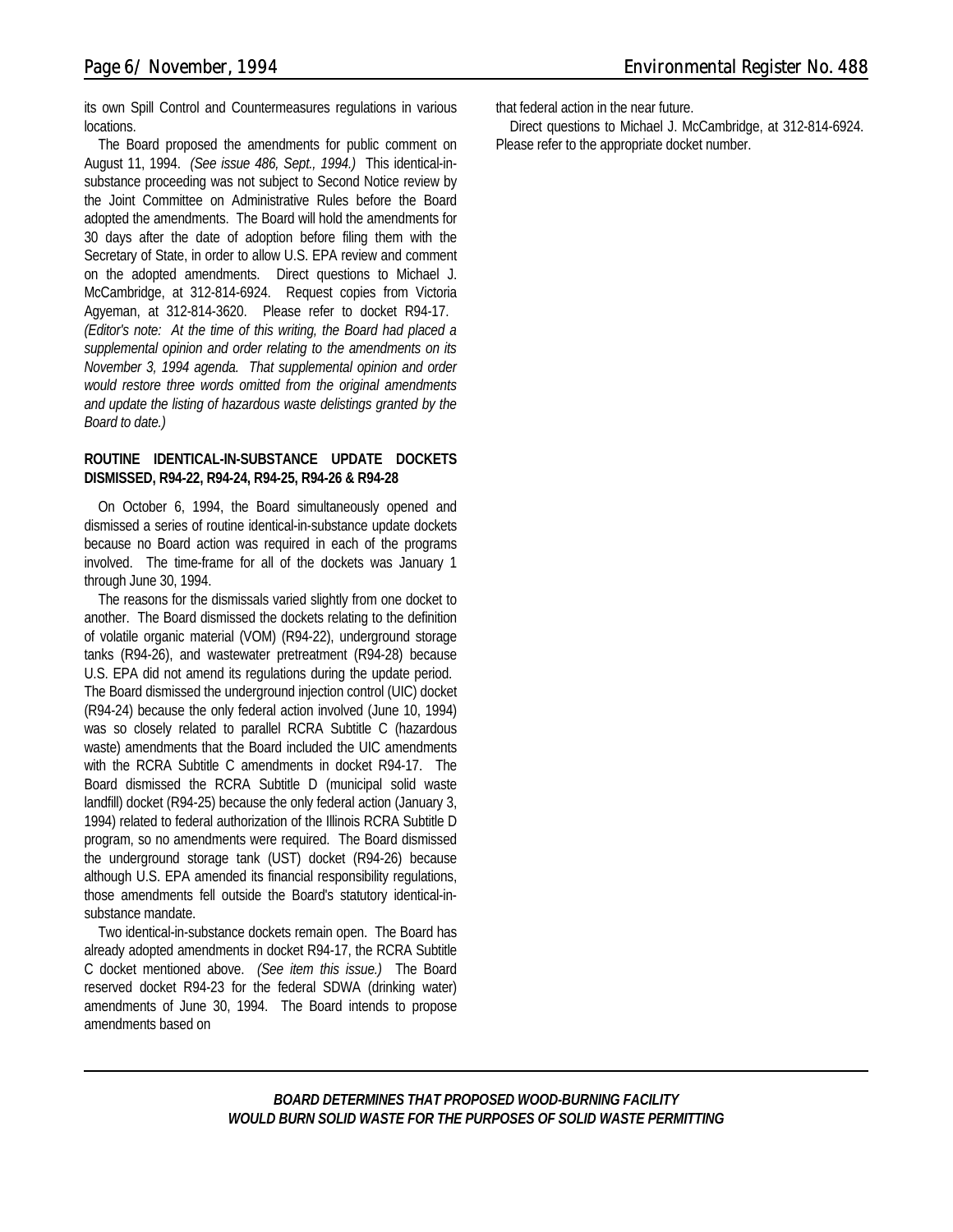#### *Environmental Register No. 488 November, 1994/Page 7*

In an interim opinion and order, in *In the Matter of: Petition of Illinois Wood Energy Partners, L.P. for an Adjusted Standard from 35 Ill. Adm. Code 807 or, in the Alternative, a Finding of Inapplicability* (Oct. 6, 1994), No. AS 94-1, the Board determined that a proposed waste-to-energy facility would burn "solid waste", as that term is defined in the Environmental Protection Act and Board regulations. The Board ordered the petitioner to submit additional information to proceed with its petition for an adjusted standard from the solid waste management facility permit requirements of Part 807 of the Illinois land pollution control regulations.

On February 8, 1994, Illinois Wood Energy Partners filed a petition before the Board for a declaration that the solid waste facility regulations do not apply or for an adjusted standard from the solid waste facility permit requirements of Part 807. The petitioner plans to construct a facility in Bloom Township, in southern Cook County that would receive about 220,000 tons of waste wood per year from industry, construction, demolition, forest land management, general land clearing operations, sawmills, wood product manufacturers, and other "urban waste wood". It intends to process this material and burn it to generate electric energy for sale to the local electric utility. The petitioner proposes to regulate the composition and variety of material it receives and to control the burning process.

Previous to the Board's decision Wood Energy was deemed by the Illinois Commerce Commission (ICC) to be a "qualified solid waste energy facility" in Commission orders of June 3, 1993 and a supplemental order of February 8, 1994.

The Board determined by a March 17, 1994 order that the petition for adjusted standard was deficient. However, the Board proceeded with a hearing to determine whether the discarded waste wood being put through Wood Energy's process would subject the incinerator facility to the Part 807 regulations for which they were seeking relief. The hearing, held on May 11, 1994, was limited to the issues of whether the materials burned by the proposed facility were "waste" within the meaning of the Act; whether any portion of the materials received would become "waste"; and whether an adjusted standard would grant the desired relief, considering that Section 21(d) of the Act requires permits of solid waste management facilities. Interested persons, the Environmental Action Coalition (EAC), and the Citizens for a Better Environment (CBE) attended and participated at the hearing.

The facility argued before the Board that the wood fuel it intends to use is not discarded material. EAC, citing federal cases, argued that the wood received would be a waste even if later used because it would be discarded by the original owner and because it is generated from discarded material. CBE argued that the hazardous waste regulations would apply to the facility and that the record included no information relating to the availability of relief from those regulations. CBE further argued that the petitioner was estopped from arguing that the wood material would not be a waste because it had argued before the ICC that the facility was a solid waste management facility under the Local Solid Waste Disposal Act (415 ILCS 10/2).

The Board noted that the issue was whether the wood material would be a "waste" within the meaning of the Environmental Protection Act. The Board compared the definition of "solid waste" under the Local Solid Waste Disposal Act with that of the Environmental Protection Act. The Board observed that the Local Solid Waste Disposal Act definition is "virtually identical" to that of "waste" in Section 3.53 of the Environmental Protection Act. Highlighting the phrase "other discarded material" from that definition, and citing its own prior decisions, the Board noted that it had determined that material intended for reuse was not "discarded material" when retained in the possession of the original generator or when sent directly for reuse without further processing. The Board distinguished those earlier decisions from the petitioner's planned activities because the petitioner would not generate the wood material it intends to burn, and the wood material would not be "part of its ongoing process". The Board determined that the wood would be a "waste", as defined by the Act, and the incinerator would be a waste treatment process subject to the Part 807 regulations. It ordered the petitioner to submit certain additional information in support of its petition for an adjusted standard.

#### *FINAL ACTIONS - October 6, 1994 BOARD MEETING*

- 94-1 People of the State of Illinois v. Robert D. Fosnock, d/b/a Fos Auto and Truck Parts - The Board having previously found on September 15, 1994 that this Macoupin County respondent had violated the used tire management and land pollution control provisions of the Act and Board regulations in this land pollution control enforcement action and ordering him to pay a \$156,250.00 civil penalty and to cease and desist from further violation, ordered him to pay \$1,300 in Office of the Attorney General attorney's fees. Member Meyer concurred.
- 94-107 Illico Independent Oil Company v. IEPA -The Board granted voluntary dismissal of this underground storage tank fund reimbursement

determination appeal involving a Sangamon County facility.

- 94-145 PACE Suburban Bus Division of the RTA v. IEPA - The Board reversed the Agency's determination that a \$100,000 deductible applied in this underground storage tank fund reimbursement determination appeal involving a Cook County facility, and remanded the matter to the Agency.
- 94-152 Madison Avenue Venture v. IEPA The Board granted voluntary withdrawal of this underground storage tank fund reimbursement determination appeal involving a DuPage County facility.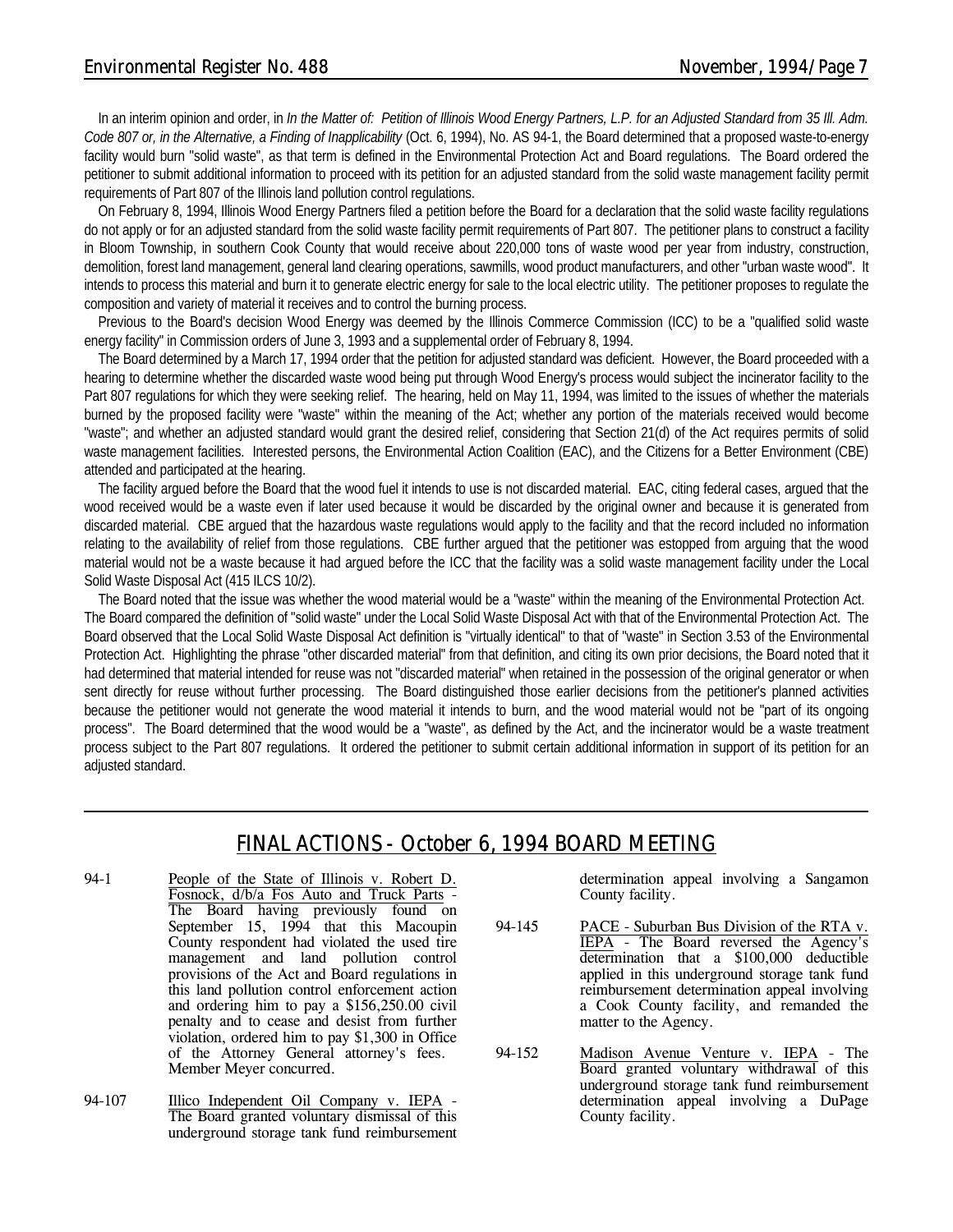- 94-193 First Colonial Bank-Rosemont v. IEPA The Board granted voluntary dismissal of this underground storage tank fund reimbursement determination appeal involving a Cook County facility.
- 94-210 Violet Miksa, as authorized representative of Holiday Bakers v. Office of the State Fire Marshal - The Board granted voluntary withdrawal of this underground storage tank fund reimbursement determination appeal involving a Cook County facility.
- 94-211 City of Spring Valley v. IEPA The Board granted the Bureau County petitioner a variance for a maximum of five years from the restricted status and standards for issuance provisions of the public water supply regulations as they pertain to radium-226 and radium-228 content of drinking water.
- 94-212 Waste Management of Illinois, Inc. v. IEPA The Board granted this Kane County facility a variance until March 18, 1995 from the requirement of the landfill regulations that the petitioner file by September 18, 1994 a permit application demonstrating compliance with the regulations. Members Dunham, Flemal, and Girard concurred.
- 94-223 J. I. Case Company v. IEPA The Board dismissed this underground storage tank voluntary cleanup objectives appeal involving a Rock Island County facility for lack of subject matter jurisdiction.
- 94-228 People of the State of Illinois v. ABC Rail Products Corporation - The Board accepted a proposed stipulation and settlement agreement in this air enforcement action against a Cook County facility, ordered the respondent to pay a civil penalty of \$20,000, and ordered it to cease and desist from further violation. Member Meyer concurred.
- 94-241 Crop Production Services, Inc. v. EPA The Board granted voluntary withdrawal of this underground storage tank fund reimbursement determination appeal involving a Randolph County facility.
- 94-283 Koppers Industries, Inc. v. EPA Upon receipt of an Agency recommendation, the Board granted this Knox County facility a 30 day provisional variance from the 90-day limitation on accumulation of hazardous waste.
- 94-285 Metropolitan Water Reclamation District of Greater Chicago v. EPA - Upon receipt of an Agency recommendation, the Board granted this Cook County petitioner a 45-day provisional variance from certain of the water pollution control regulations during a period of facility modifications.
- 94-286 The UNO-VEN Company v. EPA Upon receipt of an Agency recommendation, the Board granted this Will County facility a 45 day provisional variance from certain of the water pollution control regulations pertaining to cyanide discharges during a period of total refinery startup.
- AC 94-56 EPA v. Walter J. Griminger, d/b/a Land of Lincoln Motel, a Division of Aaro Management Inc. - The Board granted withdrawal of a petition for review and entered a default order, finding that the Livingston County respondent had violated Section  $21(0)(5)$  of the Act and ordering him to pay a civil penalty of \$500.00.
- AC 94-66 County of Macon and EPA v. Macon County Landfill Corp. - The Board denied a waiver of the recycled paper requirement and dismissed this administrative citation against a Macon County respondent.
- AC 94-69 EPA v. Gallatin National Company The Board entered a default order, finding that the Fulton County respondent had violated Section  $21(0)(5)$  of the Act and ordering it to pay a civil penalty of \$500.00.
- AC 94-70 County of Madison v. Leroy Beck The Board entered a default order, finding that the Madison County respondent had violated Section  $21(p)(1)$  of the Act and ordering him to pay a civil penalty of \$500.00.
- AC 94-72 EPA v. Carl J. Lingo and Mary Lingo The Board entered a default order, finding that the Logan County respondents had violated Sections  $21(p)(1)$  and  $21(p)(3)$  of the Act and ordering them to pay a civil penalty of \$1,000.00.
- AC 94-74 County of Vermilion v. Brickyard Disposal and Recycling, Inc., and Roy Larson - The Board entered a default order, finding that the Vermilion County respondents had violated Section 21(o)(5) of the Act and ordering them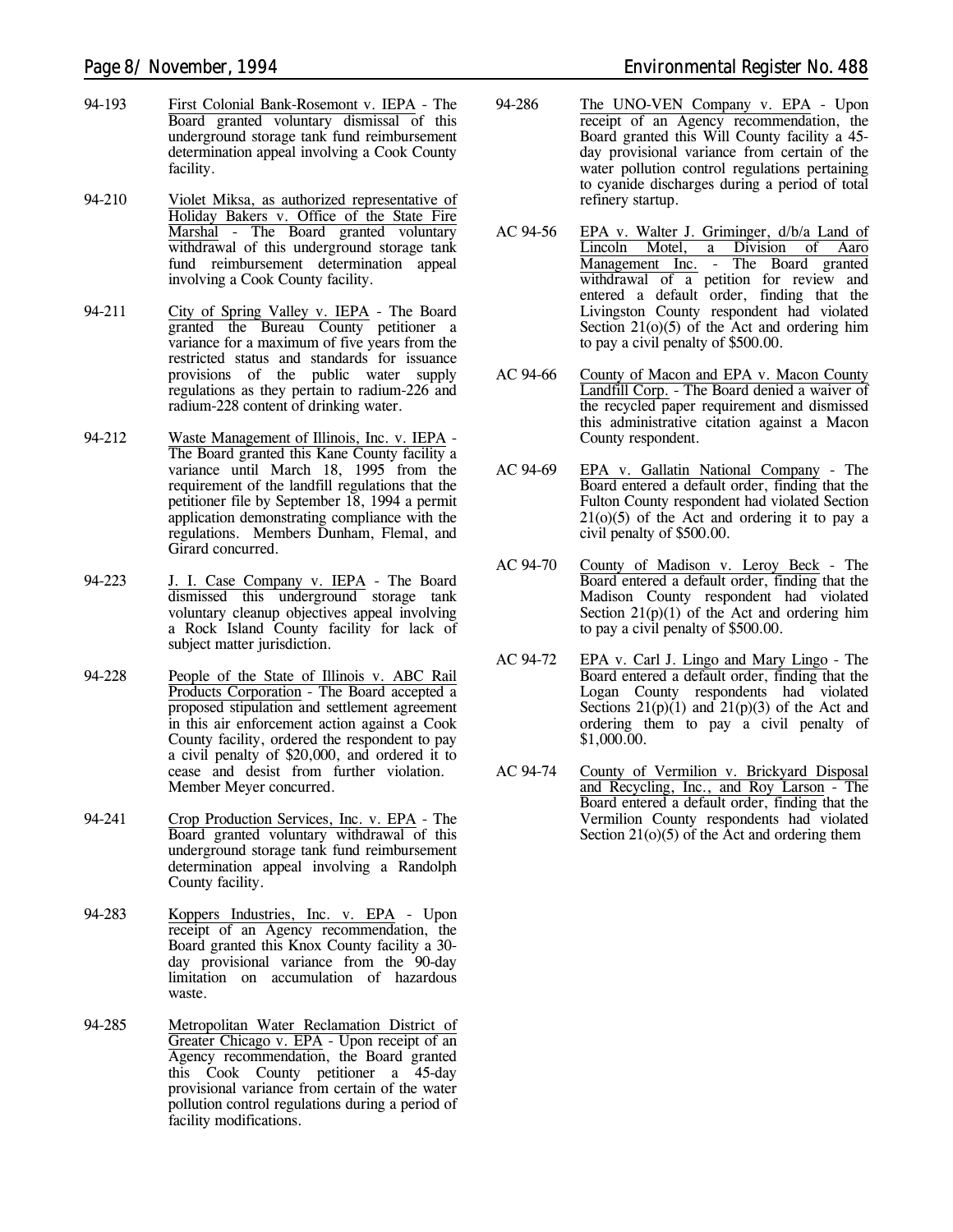to pay a civil penalty of \$500.00.

- AC 94-75 County of DuPage v. Waste Management of Illinois - The Board entered a default order, finding that the DuPage County respondents had violated Section  $21(0)(5)$  of the Act and ordering them to pay a civil penalty of \$500.00.
- R94-14 In the Matter of: Categories of Insignificant Activities or Emission Levels at a CAAPP Source, Amendments to 35 Ill. Adm. Code Parts 201 and 211 - *See Rulemaking Update.*
- R94-22 In the Matter of: Exemptions From the Definition of VOM, USEPA Amendments (January 1, 1994 through June 30, 1994) - *See Rulemaking Update.*
- R94-24 In the Matter of: UIC Update, USEPA Regulations (January 1, 1994 through June 30, 1994) - *See Rulemaking Update.*
- R94-25 In the Matter of: RCRA Subtitle D Amendments (January 1, 1994 through June 30, 1994) - *See Rulemaking Update.*
- R94-26 In the Matter of: UST Update, USEPA Regulations (January 1, 1994 through June 30, 1994) - *See Final Actions.*
- R94-28 In the Matter of: Pretreatment Update (NPDES) USEPA Regulations (July 1, 1993 through December 31, 1993) - *See Rulemaking Update.*

## *NEW CASES - October 6, 1994 BOARD MEETING*

- 94-236 J. R. Meyers Company, Inc. v. IEPA The Board accepted this underground storage tank fund reimbursement determination appeal involving a Lake County facility for hearing.
- 94-240 International Union, United Automobile, Aerospace and Agricultural Implement Workers of America and UAW Local 974; and Citizens For a Better Environment v. Caterpillar, Inc. - The Board granted an extension of time to file a response in this citizens' RCRA enforcement action against a Tazewell County facility, presently pending for a frivolous and duplicitous determination.
- 94-244 Rodney B. Nelson, M.D. v. Kane County Forest Preserve, Bradley Sauer, Chairman; Kane County Board, Warren Kammerer, Chairman - The Board found that this citizen's water enforcement action against a Kane County facility was neither frivolous nor duplicitous and accepted it for hearing.
- 94-247 Rodney B. Nelson, M.D. v. Kane County Forest Preserve, Bradley Sauer, Chairman; Kane County Cougars, William Larsen,

General Manager - The found that this citizen's air and noise enforcement action against a Kane County facility was neither frivolous nor duplicitous and accepted it for hearing. Chairman Manning and Member Meyer dissented.

- 94-255 Marion Pepsi Cola v. EPA The Board accepted this reimbursement determination appeal involving a Williamson County facility for hearing.
- 94-256 DoAll Company, DoAll Credit Corporation, and the Rams-Head Company v. Mobil Oil Company, Skokie Valley Asphalt Company, and Steptran, Inc. - The Board held this citizens' land enforcement action against a Cook County facility.
- 94-257 Waste Professionals, Inc., d/b/a Pekin Metro Landfill v. EPA - The Board held this petition for a variance for a Tazewell County facility from certain of the land pollution control requirements for the Agency's recommendation.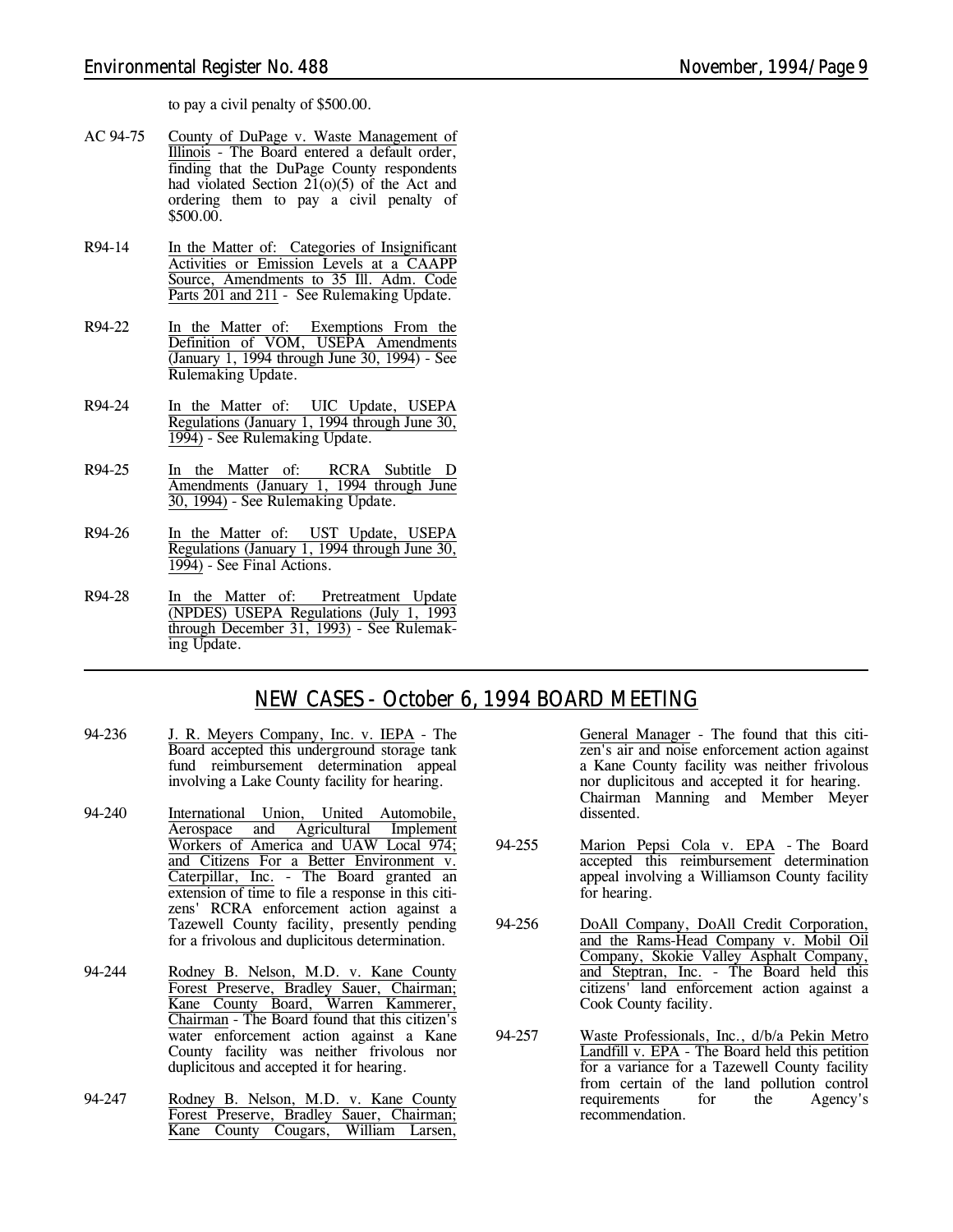- 94-258 Northern FS, Inc. v. EPA The Board accepted this underground storage tank fund reimbursement determination appeal involving a McHenry County facility for hearing.
- 94-259 Atkinson Landfill Company v. EPA The Board held this petition for a variance from certain of the land pollution control (landfill) regulations for a Henry County facility for the Agency's recommendation.
- 94-260 People of the State of Illinois v. Components Corporation of America - The Board received a land enforcement complaint against a Crawford County respondent for which a hearing is mandatory.
- 94-261 Chemetco, Inc. v. EPA The Board accepted this air permit appeal involving a Madison County facility for hearing.
- 94-262 Concerned Citizens of Williamson County, Rev. Paul Crain, and Rose Rowell v. Bill Kibler Development Corporation, a/k/a Kibler Development Corporation, and Williamson County Board of Commissioners - The Board accepted this third party appeal of local siting approval for a proposed regional pollution control facility for hearing and ordered the submission of a copy of the respondent's decision and the record before the county board.
- 94-263 Amoco Oil Company v. EPA The Board accepted this petition for a variance for multiple facilities located in Cook, Lake, DuPage, Will, and Kane Counties from certain of the air pollution control regulations (the Stage II gasoline vapor recovery requirements) for hearing.
- 94-264 People of the State of Illinois v. First Baptist Church of Marseilles - The Board received a complaint and a proposed stipulation and settlement agreement in this air enforcement action against a LaSalle County respondent and ordered publication of the required newspaper notice.
- 94-265 People of the State of Illinois v. Work Area Protection - The Board received a complaint and a proposed stipulation and settlement agreement in this air and EPCRA enforcement action against a Kane County respondent and ordered publication of the required newspaper notice.
- 94-266 People of the State of Illinois v. Automatic Anodizing Corporation - The Board received a complaint and a proposed stipulation and agreement in this EPCRA enforcement action against a Cook County respondent and ordered publication of the required newspaper notice.
- 94-267 People of the State of Illinois v. Dean Foods

Company - The Board received a complaint and a proposed stipulation and settlement agreement in this EPCRA enforcement action against a Winnebago County respondent and ordered publication of the required newspaper notice.

- 94-268 People of the State of Illinois v. American Generator and Armature Company - The Board received a complaint and a proposed stipulation and settlement agreement in this EPCRA enforcement action against a Cook County respondent and ordered publication of the required newspaper notice.
- 94-269 People of the State of Illinois v. American Rack Company - The Board received a complaint and a proposed stipulation and settlement agreement in this EPCRA enforcement action against a Cook County respondent and ordered publication of the required newspaper notice.
- 94-270 People of the State of Illinois v. Spraying Systems Company - The Board received an air enforcement action against a DuPage County respondent for which a hearing is mandatory.
- 94-271 People of the State of Illinois v. National Interchem Corporation - The Board received an EPCRA enforcement action against a Cook County respondent for which a hearing is mandatory.
- 94-272 People of the State of Illinois v. Allied Metal Company - The Board received an EPCRA enforcement action against a Cook County respondent for which a hearing is mandatory.
- 94-273 People of the State of Illinois v. Metals Technology Corporation - The Board received an EPCRA enforcement action against a DuPage County respondent for which a hearing is mandatory.
- 94-274 People of the State of Illinois v. Chicago Steel Rule Die and Fabricators Company - The Board received an air enforcement action against a Cook County respondent for which a hearing is mandatory.
- 94-275 People of the State of Illinois v. Boyd Brothers, Inc. - The Board received a water enforcement action against a Williamson County respondent for which a hearing is mandatory.
- 94-276 City of Batavia v. EPA The Board held this petition for a variance for a Kane County facility from certain of the air pollution control regulations for the Agency's recommendation.
- 94-277 Jerry Gleason Buick, Inc. v. EPA The Board accepted this underground storage tank fund reimbursement determination appeal involving a Cook County facility for hearing.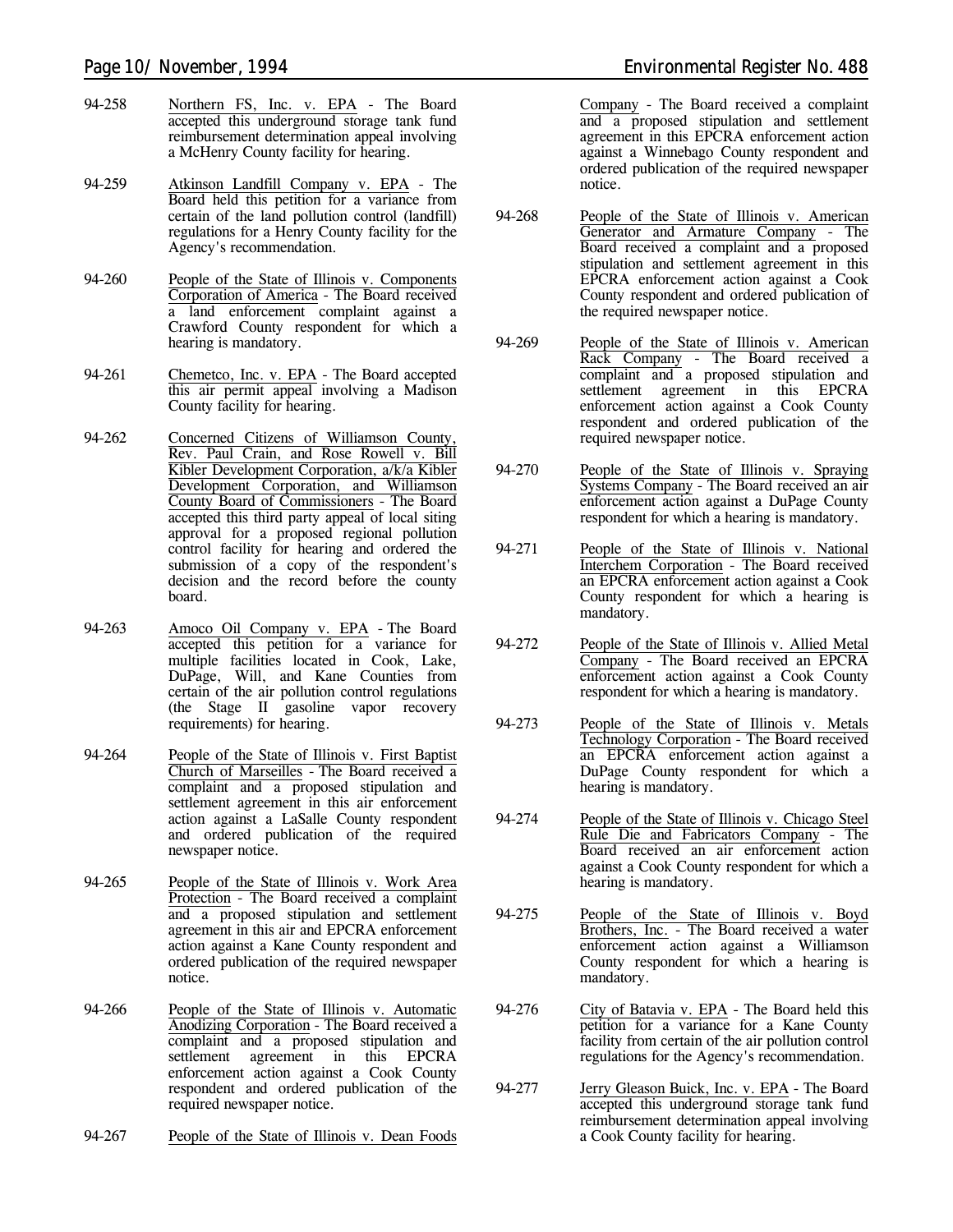- 94-278 Reichhold Chemicals, Inc. v. EPA The Board accepted this underground storage tank fund reimbursement determination appeal involving a Cook County facility for hearing.
- 94-279 Inspiration Development Company v. EPA The Board held this petition for a variance for a Jo Daviess County facility from certain of the water pollution control regulations for the Agency's recommendation.
- 94-280 Charles Gatewood v. EPA The Board accepted this underground storage tank fund reimbursement determination appeal involving a Cook County facility for hearing.
- 94-281 Resourceful Environmental Ideas v. EPA The Board held this land permit appeal involving a St. Clair County facility.
- 94-282 UNO-VEN Company v. EPA The Board accepted this petition for a variance for a DuPage County facility from certain of the air pollution control regulations for hearing.
- 94-283 Koppers Industries, Inc. v. EPA *See Final Actions.*
- 94-284 Illico Independent Oil Company v. EPA The Board accepted this underground storage tank fund reimbursement determination appeal involving a Cook County facility for hearing.
- 94-285 Metropolitan Water Reclamation District of Greater Chicago v. EPA - *See Final Actions.*
- 94-286 The UNO-VEN Company v. EPA *See Final Actions.*
- AS 94-14 In the Matter of: Petition of City of Wood River for an Adjusted Standard from<br>Treatment of Overflows and Bypass **Trepelove Community** Overflows and Bypass Regulations, 35 Ill. Adm. Code 306.305(a) and (b) - The Board held this petition for an adjusted standard for a Madison County facility from certain of the water pollution control regulations pertaining to treatment of treatment plant overflow and bypass effluent for the Agency's recommendation.
- AS 94-15 In the Matter of: Petition of Lone Star Industries, Inc. for an Adjusted Standard from 35 Ill. Adm. Code 811.320(d) - The Board held this petition for an adjusted standard for a LaSalle County facility from certain of the land pollution control (landfill) regulations pertaining to establishing the background concentration of contaminants in the groundwater at the facility for the Agency's recommendation.
- R94-22 In the Matter of: Exemptions From the Definition of VOM, USEPA Amendments (January 1, 1994 through June 30, 1994) - *See Rulemaking Update.*
- R94-23 In the Matter of: SDWA Update, USEPA Regulations (January 1, 1994 through June 30, 1994) - *See Rulemaking Update.*
- R94-24 In the Matter of: UIC Update, USEPA Regulations (January 1, 1994 through June 30, 1994) - *See Rulemaking Update.*
- R94-25 In the Matter of: RCRA Subtitle D Amendments (January 1, 1994 through June 30, 1994) - *See Rulemaking Update.*
- R94-26 In the Matter of: UST Update, USEPA Regulations (January 1, 1994 through June 30,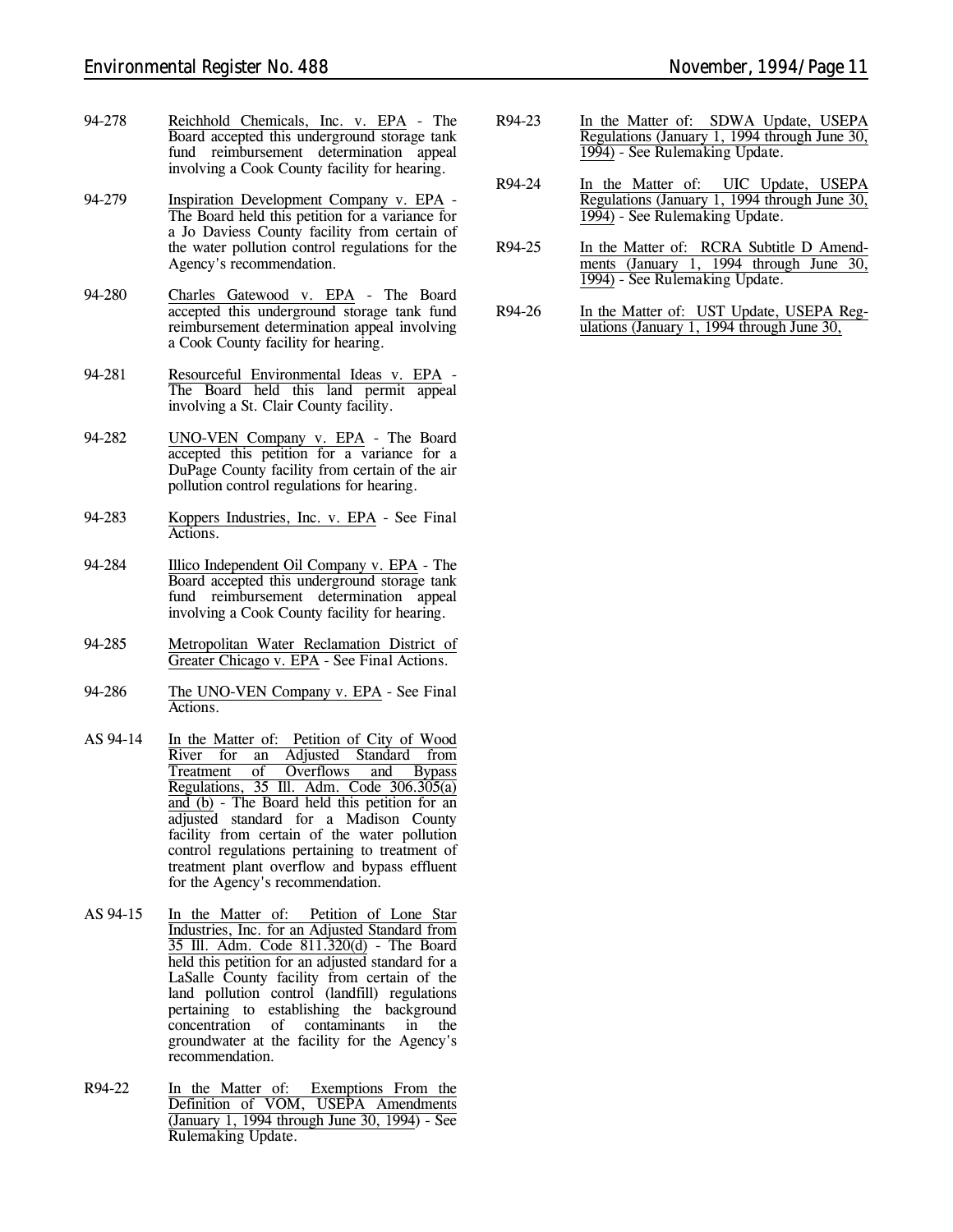1994) - *See Final Actions.*

- R94-27 Contingency Plan Update (CERCLA), USEPA Regulations (January 1, 1994 through June 30, 1994) - *See Rulemaking Update.*
- R94-28 In the Matter of: Pretreatment Update (NPDES) USEPA Regulations (July 1, 1993 through December 31, 1993) - *See Rulemaking Update.*

# *FINAL ACTIONS - October 20, 1994 BOARD MEETING*

- 93-58 People of the State of Illinois v. L. Keller Oil Company - The Board found that the respondent had failed to timely report a release of petroleum, in violation of Sections 731.162(b) and 731.163(b) of the land pollution control regulations, in this underground storage tank enforcement action involving an Jefferson County facility. Member McFawn concurred.
- 93-196 TRW, Inc. v. EPA The Board granted this Clark County facility a variance, with conditions, until September 30, 1995, from certain of the air pollution control regulations limiting emissions of volatile organic material.
- 94-25 Shell Oil Company v. County of DuPage and EPA - The Board granted voluntary withdrawal of this water well setback proceeding involving a DuPage County facility.
- 94-26 Marathon Oil Company v. EPA The Board granted voluntary withdrawal of this air permit appeal involving a Crawford County facility.
- 94-177 Burlington Environmental, Inc. v. IEPA The Board granted this Monroe County facility a variance, with conditions, from certain of the RCRA hazardous waste regulations limiting the quantity of hazardous waste used for treatability studies that is exempted from RCRA Subtitle C regulation, until the Board can adopt identical-in-substance amendments to the hazardous waste regulations that will permanently exempt that quantity of waste used for study.
- 94-194 Freeman Unit Coal Mining Company v. IEPA - The Board granted this Jefferson County petitioner a variance, with conditions, from certain of the mine pollution control regulations that would limit the chloride content of its wastewater discharges into Buck Creek.
- 94-208 A.E. Staley Manufacturing Company v. IEPA - The Board granted voluntary withdrawal of this air permit appeal involving a Macon County facility.
- 94-289 Montgomery Ward & Company v. EPA The Board dismissed this underground storage tank fund reimbursement determination appeal involving a Cook County facility for lack of jurisdiction, since it was not timely filed within 35 days of the date of the Agency's<br>determination letter. Member Flemal determination letter. dissented.
- 94-293 Runnfeldt & Belmont v. EPA Upon receipt of an Agency recommendation, the Board granted this Cook County gasoline dispensing facility a 45-day provisional variance from the air pollution control regulations that require the installation and operation of Stage II vapor recovery equipment.
- 94-294 Mobil Oil Corporation v. EPA Upon receipt of an Agency recommendation, the Board granted seven of this petitioner's gasoline dispensing facilities in Cook, DuPage, and Lake Counties a 45-day provisional variance from the air pollution control regulations that require the installation and operation of Stage II vapor recovery equipment.
- 94-298 Amoco Oil Company v. EPA Upon receipt of an Agency recommendation, the Board granted this Cook County facility a 45-day provisional variance from certain of the water pollution control regulations wastewater effluent requirements during a period of tank hydrostatic testing.
- 94-300 Borden Chemicals and Plastics v. EPA Upon receipt of an Agency recommendation, the Board granted this Cook County facility a 45 day provisional variance from certain of the water pollution control regulations wastewater effluent requirements to allow it to continue operating during a period of wastewater treatment plant malfunction.
- AC 94-42 IEPA v. Wayne D. Alberts and Sharon J. Alberts - The Board corrected its order of August 11, 1994 to read that the Logan County respondents had violated Sections  $21(p)(1)$  and  $21(p)(3)$  of the Act and ordering them to pay a civil penalty of \$1,000.00.
- AC 94-77 EPA v. Robert L. Best The Board entered a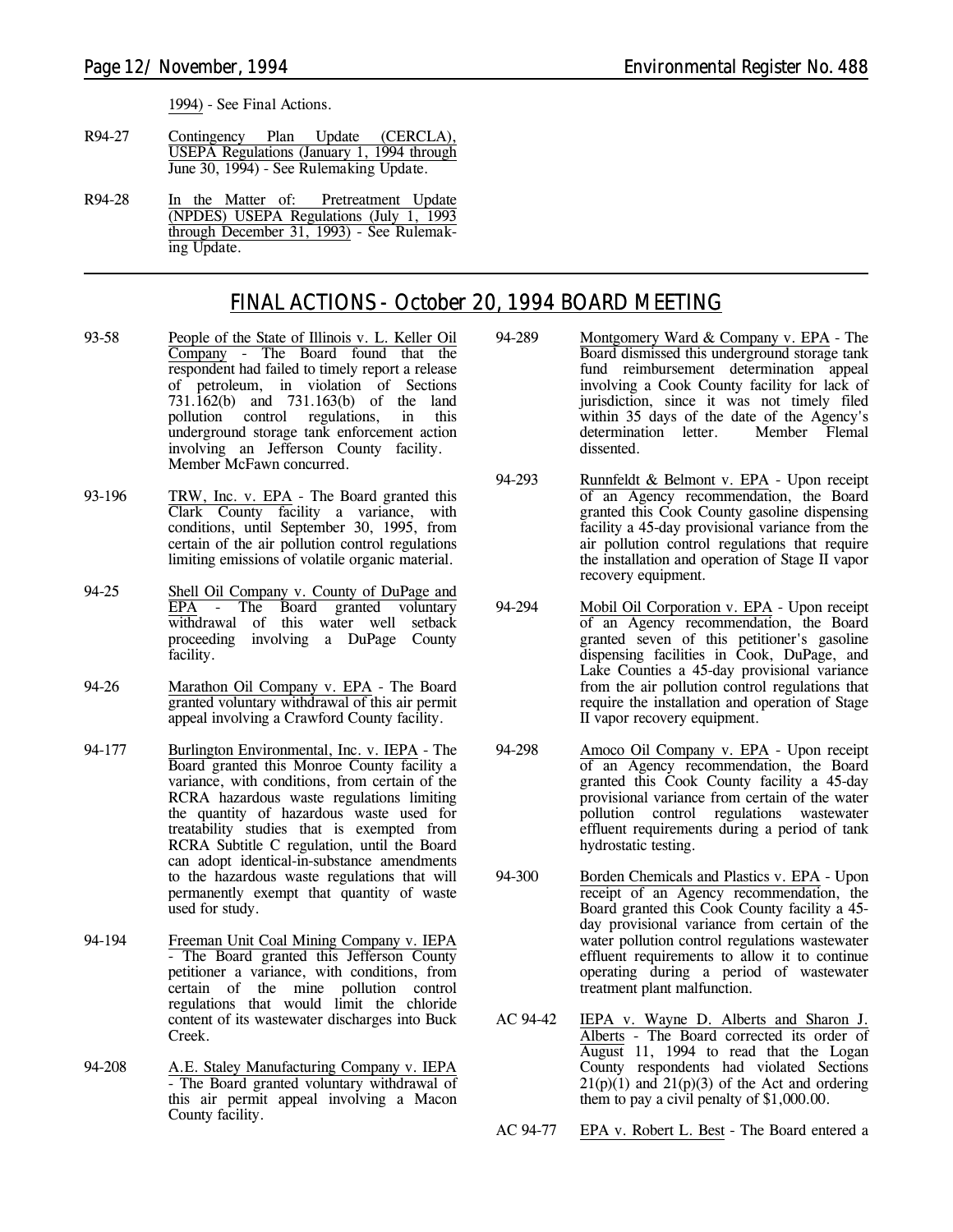default order, finding that the Macon County respondent had violated Sections 21(p)(1) and  $21(p)(3)$  of the Act and ordering him to pay a civil penalty of \$1,000.00.

R94-11 In the Matter of: Procedural Rules for Ap-

peals from the Office of the State Fire Marshal Eligibility/Deductibility Determination: 35 Ill. Adm. Code 107 - *See Rulemaking Update.*

- R94-15 In the Matter of: 15% ROP Plan Control Measures for VOM Emissions--Part II: Marine Vessel Loading: Amendments to 35 Ill. Adm. Code 211, 218 & 219 - *See Rulemaking Update.*
- R94-16 In the Matter of: 15% ROP Plan Control Measures for VOM Emissions-Part III: Air Oxidation and organic Emissions From Storage and Loading Operations: Amendments to 35 Ill. Adm. Code Parts 211, 218, and 219 - *See Rulemaking Update.*
- R94-17 In the Matter of: RCRA Subtitle C Update, USEPA Regulations (January 1, 1994 through June 30, 1994) - *See Rulemaking Update.*

#### *NEW CASES - October 20, 1994 BOARD MEETING*

- 94-259 Atkinson Landfill Company v. EPA The Board accepted this petition for a variance from certain of the land pollution control (landfill) regulations for a Henry County facility for hearing.
- 94-279 Inspiration Development Company v. EPA The Board ordered the submission of an amended petition in this proceeding for a variance for a Jo Daviess County facility from certain of the water pollution control regulations.
- 94-287 Indian Refining Limited Partnership v. EPA The Board accepted this petition for a variance for a Lawrence County facility from certain of the air pollution control regulations for hearing.
- 94-288 People of the State of Illinois v. Grayslake Gelatin Company; Blidso, Inc.; ACME<br>Construction Company; and Diversified Construction Company; and Diversified Abatement Contractors, Inc. - The Board received a complaint in this air enforcement action against Lake County respondents and ordering them to pay a civil penalty of \$1,000.00.
- 94-289 Montgomery Ward & Company v. EPA *See Final Actions.*
- 94-290 Bank of Illinois in DuPage v. EPA The Board accepted this underground storage tank fund reimbursement determination appeal involving a DuPage County facility for hearing.
- 94-291 People of the State of Illinois v. The Art Institute of Chicago - The Board received a complaint and a proposed stipulation and settlement agreement in this air enforcement

action against a Cook County respondent and ordered publication of the required newspaper notice.

- 94-292 Ernie and Frank Tagliere, d/b/a Ravinia Auto Service Center v. EPA - The Board accepted<br>this underground storage tank fund underground storage tank fund reimbursement determination appeal involving a Lake County facility for hearing.
- 94-293 Runnfeldt & Belmont v. EPA *See Final Actions.*
- 94-294 Mobil Oil Corporation v. EPA *See Final Actions.*
- 94-295 RTC Industries, Inc. v. EPA The Board accepted this underground storage tank fund reimbursement determination appeal involving a Cook County facility for hearing.
- 94-296 People of the State of Illinois v. American Circuit Systems, Inc. - The Board received a complaint and a proposed stipulation and settlement agreement in this RCRA enforcement action against a DuPage County respondent and ordered publication of the required newspaper notice.
- 94-297 J.M. Sweeney Company v. EPA The Board accepted this petition for a variance for a Lake County facility for a variance from certain of the air pollution control regulations for hearing.
- 94-298 Amoco Oil Company v. EPA *See Final Actions.*
- 94-299 P & S, Inc. v. EPA The Board accepted this petition for a variance for a DuPage County facility from certain of the air pollution control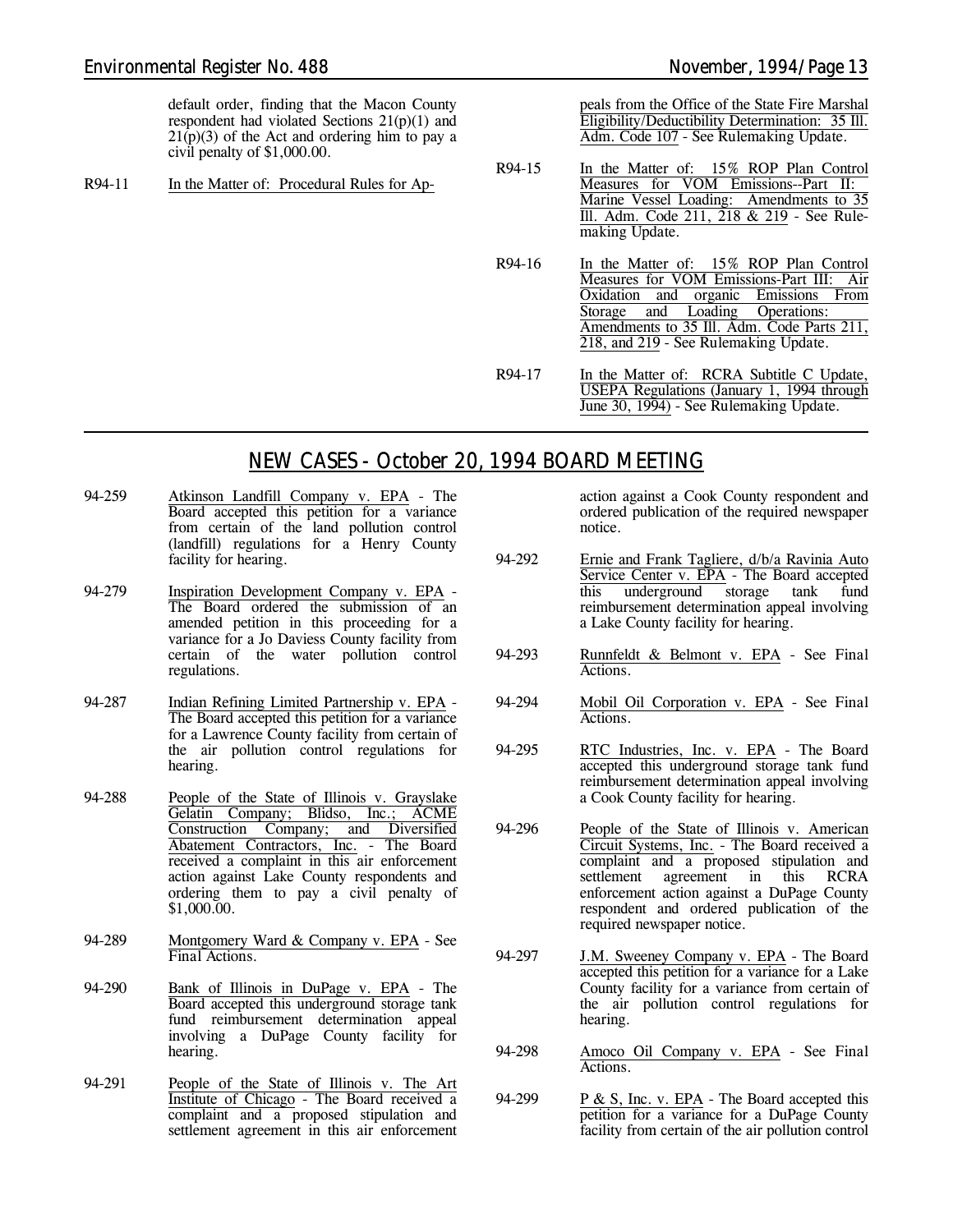regulations for hearing.

94-300 Borden Chemicals and Plastics v. EPA - *See*

*Final Actions.*

R94-29 In the Matter of: Petition of Indian Refining Limited Partnership for a Site-Specific Rule - The Board ordered an amended petition inthis site-specific rulemaking proceeding relating to the opacity and rate of emissions from the fluidized catalytic cracking unit at this Lawrence County facility.

R94-30 In the Matter of: Petition of Commonwealth Edison Company for a Site-Specific Regulation for Existing Landfills and Units, 35 Ill. Adm. Code 811 through 814 - The Board received a petition for a declaration that a Will County quarry is a surface impoundment, and not a landfill subject to the land pollution control (landfill) regulations, or, in the alternative, for site-specific regulations relating to leachate management, groundwater monitoring, and final cover requirements at this facility.

# *FINAL ACTIONS - October 27, 1994 SPECIAL BOARD MEETING*

- 94-138 Continental Waste Industries of Illinois, Inc. v. City of Mt. Vernon, Illinois - The Board found no Constitutional infirmity in the statutory framework, found that the respondent did not deny the petitioner fundamental fairness, and found that the respondent's decision was not against the manifest weight of the evidence, affirming the local approval granted in this regional pollution control facility siting appeal involving an existing Jefferson County facility. Member Meyer concurred.
- 94-242 People of the State of Illinois v. Central Lake County Joint Action Water Agency - The Board accepted a stipulation and settlement agreement in this water enforcement action, ordering the Lake County respondent to pay a civil penalty of \$10,000.00 and to cease and desist from further violation. Member Meyer concurred.
- 94-249 People of the State of Illinois v. Village of Rock City - The Board accepted a stipulation and settlement agreement in this water enforcement action, ordering the Stephenson County respondent to pay a civil penalty of \$300.00 and to cease and desist from further violation.
- 94-303 Rawlings Towing, Inc. v. EPA Upon receipt of an Agency recommendation, the Board granted this Cook County gasoline dispensing facility a 45-day provisional variance from the air pollution control regulations that require the installation and operation of Stage II vapor recovery equipment.
- 94-304 Tahoe Mobil, Inc. v. EPA Upon receipt of

an Agency recommendation, the Board granted this Cook County gasoline dispensing facility a 45-day provisional variance from the air pollution control regulations that require the installation and operation of Stage II vapor recovery equipment.

- AC 93-42 Sangamon County v. Norman Clark and Brenda Bertrand - The Board found that the Sangamon County respondents did not violate Sections  $21(p)(1)$  and  $21(p)(3)$  of the Act and dismissed this administrative citation. Chairman Manning and Member McFawn concurred; Members Meyer and Flemal dissented.
- AC 94-56 EPA v. Walter J. Griminger, d/b/a Land of Lincoln Motel, a Division of Aaro Management Inc. - The Board modified its order of October 6, 1994 to read that the Livingston County respondent had violated Sections  $21(p)(1)$  and  $21(p)(3)$  of the Act and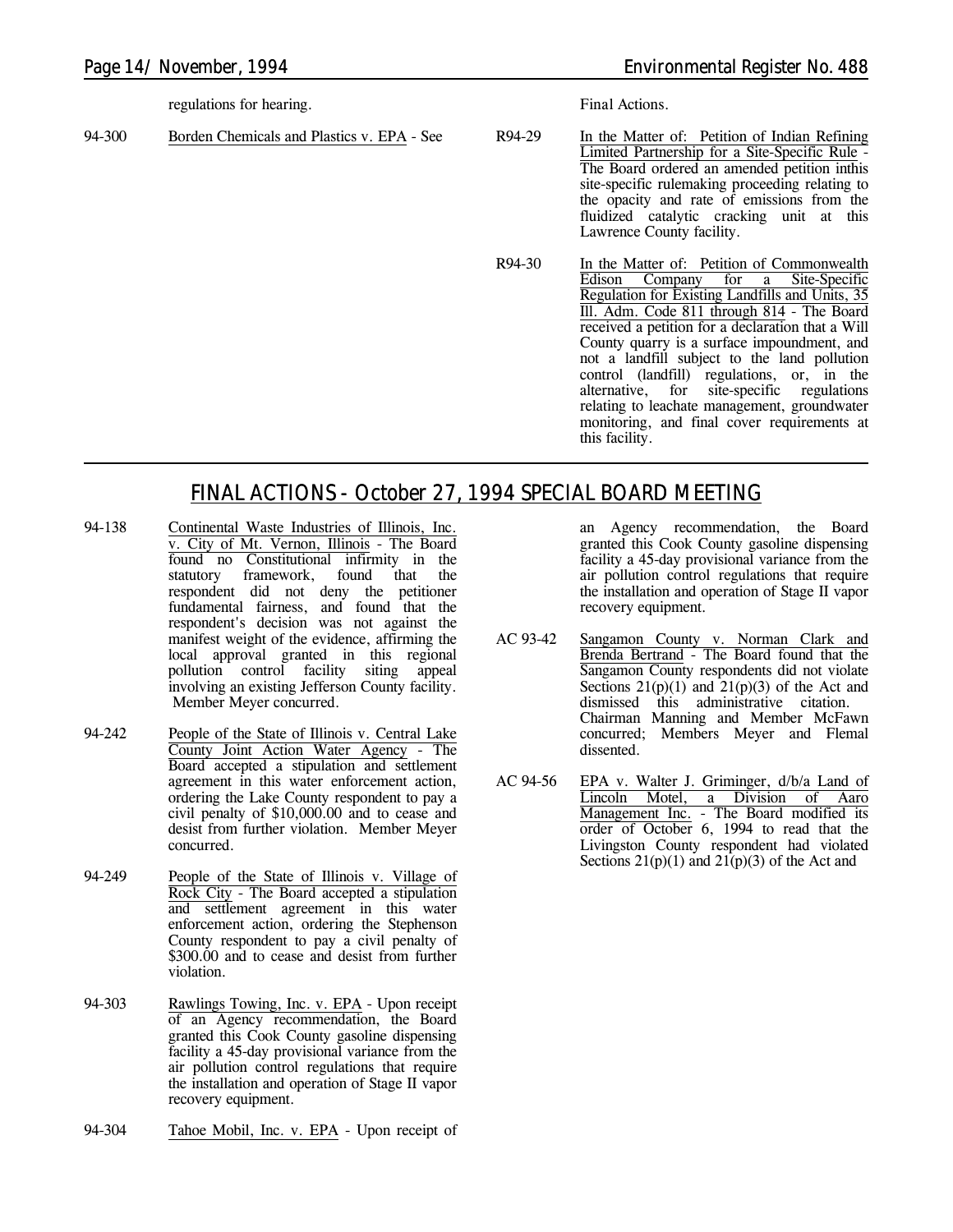ordering him to pay a civil penalty of \$1,000.00.

### *NEW CASES - October 27, 1994 SPECIAL BOARD MEETING*

| 94-301 | People of the State of Illinois v. Colfax     |        | accepted this third party appeal of local          |
|--------|-----------------------------------------------|--------|----------------------------------------------------|
|        | Corporation - The Board received a complaint  |        | approval for siting of a proposed Lake County      |
|        | and a proposed stipulation and settlement     |        | regional pollution control facility (landfill) for |
|        | agreement in this air enforcement action      |        | hearing.                                           |
|        | against a Cook County respondent and ordered  |        |                                                    |
|        | publication of the required newspaper notice. | 94-303 | Rawlings Towing, Inc. v. EPA - See Final           |
|        |                                               |        | Actions.                                           |
| 94-302 | The Alter Group v. Lake County Board and      |        |                                                    |
|        | USA Waste Services, Inc. - The Board          | 94-304 | Tahoe Mobil, Inc. v. EPA - See Final               |
|        |                                               |        | Actions.                                           |

### *CALENDAR OF HEARINGS*

All hearings held by the Board are open to the public. All Pollution Control Board Meetings (highlighted) are open to the public but public participation is generally not allowed. Times and locations are subject to cancellation and rescheduling without notice. Confirmation of hearing dates and times is available from the Clerk of the Board at 312-814-6931.

| November 3<br>$10:30$ a.m.  |                         | Pollution Control Board Meeting, James R. Thompson Center, 100 W. Randolph<br>St., Conference Room 9-040, Chicago                                                                                                                             |
|-----------------------------|-------------------------|-----------------------------------------------------------------------------------------------------------------------------------------------------------------------------------------------------------------------------------------------|
| November 4<br>10:00 a.m.    | R 94-21<br>R, Air       | In the Matter of: 15% ROP Plan Control Measures for VOM Emissions--Part IV:<br>Amendments to 35 Ill. Adm. Code 211, 218 & 219 - James R. Thompson Center,<br>Room 9-040, 100 West Randolph Street, Chicago.                                   |
| November 9<br>$9:30$ a.m.   | PCB 93-205<br>P-A, RCRA | Safety-Kleen Corporation (Dolton Recycling Center) v. EPA - James R. Thompson<br>Center, 100 West Randolph Street, Room 11-500, Chicago.                                                                                                      |
| November 10<br>10:30 a.m.   | R 94-1<br>R, Water      | In the Matter of: Amendments to 35 Ill. Adm. Code 302.202, 302.208, 302.212,<br>302.213, 302.407, 304.122 & 304.301 (Ammonia Nitrogen, Lead, and Mercury) -<br>James R. Thompson Center, Room 2-025, 100 West Randolph Street, Chicago.       |
| November 21<br>$9:00$ a.m.  | PCB 94-127<br>$L-E$     | People of the State of Illinois v. James Lee Watts, individually and d/b/a Watts<br>Trucking Service, Inc., and ESG Watts, Inc. - Illinois Pollution Control Board, Suite<br>402, 600 South Second Street, Springfield.                       |
| November 22<br>$10:00$ a.m. | PCB 94-263<br>$A-V$     | Amoco Oil Company v. EPA - James R. Thompson Center, Suite 11-500, 100 West<br>Randolph Street, Chicago.                                                                                                                                      |
| November 22<br>$10:30$ a.m. | R 94-1<br>R, Water      | In the Matter of: Amendments to 35 Ill. Adm. Code 302.202, 302.208, 302.212,<br>302.213, 302.407, 304.122 & 304.301 (Ammonia Nitrogen, Lead, and Mercury) -<br>Law Enforcement Training Center, 600 South 2nd Street, Suite 300, Springfield. |
| November 23<br>$9:30$ a.m.  | PCB 92-170<br>P-A, RCRA | Talley Defense Systems, Inc. v. EPA - Will County Courthouse, 14 West Jefferson<br>Street, Joliet.                                                                                                                                            |
| November 30<br>10:00 a.m.   | PCB 94-258<br>UST-FRD   | Northern FS, Inc. v. EPA - Woodstock Public Library, Meeting Room, 414 West Judd<br>Street, Woodstock.                                                                                                                                        |
| December 1<br>$10:30$ a.m.  |                         | Pollution Control Board Meeting, James R. Thompson Center, 100 W. Randolph<br>St., Conference Room 9-040, Chicago                                                                                                                             |
| December 2<br>$10:30$ a.m.  | PCB 94-236<br>UST-FRD   | J.R. Meyers Company v. EPA - County Building, Conference Room C, 18 North<br>County Street, Waukegan.                                                                                                                                         |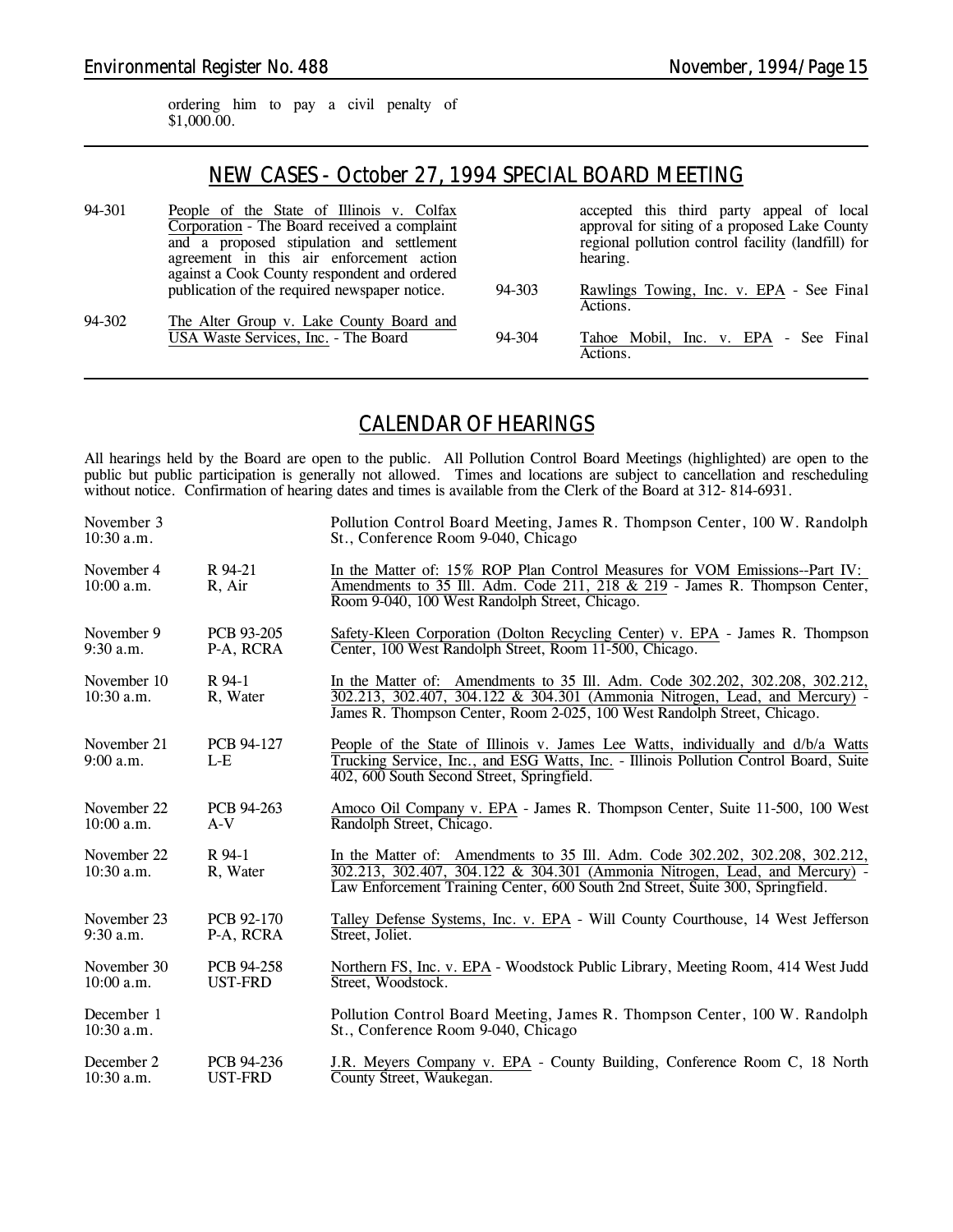|                             | Page 16/November, 1994          | <b>Environmental Register No. 488</b>                                                                                                                                                                                                                                                    |
|-----------------------------|---------------------------------|------------------------------------------------------------------------------------------------------------------------------------------------------------------------------------------------------------------------------------------------------------------------------------------|
| December 2<br>10:00 a.m.    | R 94-21<br>R, Air               | In the Matter of: 15% ROP Plan Control Measures for VOM Emissions--Part IV:<br>Amendments to 35 Ill. Adm. Code 211, 218 & 219 - James R. Thompson Center,<br>Room 2-025, 100 West Randolph Street, Chicago.                                                                              |
| December 7<br>10:00 a.m.    | AC 94-37<br>AC                  | County of Ogle v. City of Rochelle, Owner/Operator, and Rochelle Disposal Service,<br>Inc., Operator under Contract ((Rochelle Municipal #2 Landfill) - Ogle County<br>Courthouse, Basement Conference Room #5, 110 South Fourth Street, Oregon.                                         |
| December 9<br>10:00 a.m.    | PCB 94-150<br>A&N, Citiz.       | Angela M. White v. Terry & Billie Van Tine & Schneider Transport, Inc. - City<br>Council Chambers, 211 North Hamilton, Monticello.                                                                                                                                                       |
| December 9<br>1:00 p.m.     | PCB 94-259<br>$L-V$             | Atkinson Landfill Company v. EPA - Macon County Courthouse, Second Floor, Small<br>Court Room, Coourthouse Square, Cambridge.                                                                                                                                                            |
| December 12<br>$10:00$ a.m. | PCB 94-191<br>P-A, NPDES        | Arco Products Company, a Division of Atlantic Richfield Company v. EPA - James R.<br>Thompson Center, Suite 11-500, 100 West Randolph Street, Chicago.                                                                                                                                   |
| December 12<br>10:00 a.m.   | PCB 94-227<br>P-A, Land         | Western Lion Limited v. EPA - Charleston City Council Chambers, 520 Jackson,<br>Charleston.                                                                                                                                                                                              |
| December 15<br>9:00 a.m.    | PCB 94-255<br><b>UST-Appeal</b> | Marion Pepsi Cola v. EPA - Centralia City Hall, Counsel Chambers, 622 South Poplar<br>Street, Centralia.                                                                                                                                                                                 |
| December 15<br>$10:00$ a.m. | PCB 94-302<br>$L-S-R$ , 3d $P$  | The Alter Group v. The Lake County Board and USA Waste Services, Inc.<br>(Countryside Landfill) - Lake County Courthouse, Assembly Room, 10th Floor, 18<br>North County Steet, Waukegan.                                                                                                 |
| December 15<br>$10:00$ a.m. | R 94-31<br>R, Air               | In the Matter of: 15% ROP Plan Control Measures for VOM Emissions--Part V:<br>Control of Volatile Organic Compound Emissions from Lithographic Printing,<br>Amendments to 35 Ill. Adm. Code 211, 218 & 219 - James R. Thompson Center,<br>Room 9-040, 100 West Randolph Street, Chicago. |
| December 14<br>$10:30$ a.m. |                                 | Pollution Control Board Meeting, James R. Thompson Center, 100 W. Randolph<br>St., Conference Room 2-025, Chicago                                                                                                                                                                        |
| December 16<br>$10:00$ a.m. | PCB 94-302<br>$L-S-R$ , 3d $P$  | The Alter Group v. The Lake County Board and USA Waste Services, Inc.<br>(Countryside Landfill) - Lake County Courthouse, Assembly Room, 10th Floor, 18<br>North County Steet, Waukegan.                                                                                                 |
| December 16<br>$10:00$ a.m. | R 94-21<br>R, Air               | In the Matter of: 15% ROP Plan Control Measures for VOM Emissions--Part IV:<br>Amendments to 35 Ill. Adm. Code 211, 218 & 219 - James R. Thompson Center,<br>Room 9-040, 100 West Randolph Street, Chicago.                                                                              |
| December 16<br>$10:00$ a.m. | R 94-32<br>R, Air               | In the Matter of: 15% ROP Plan Control Measures for VOM Emissions--Part VI:<br>Motor Vehicle Refinishing, Amendments to 35 Ill. Adm. Code 211, 218 & 219 -<br>James R. Thompson Center, Room 9-040, 100 West Randolph Street, Chicago.                                                   |
| December 19<br>1:00 p.m.    | PCB 94-202<br><b>RCRA-E</b>     | People of the State of Illinois v. Summit Environmental Services, Inc. - City Hall<br>Building, 1529 3rd Street, Madison.                                                                                                                                                                |
| December 19<br>$8:30$ a.m.  | PCB 94-262<br>$L-S-R$ , 3d $P$  | Concerned Citizens of Williamson County, Rev. Paul Crain and Rose Rowell v. Bill<br>Kibler Development Corp., a/k/a Kibler Development Corp., and Williamson County<br>Board of Commissioners - Herrin City hall, Council Chambers, 300 North Park<br>Avenue, Herrin.                    |
| December 20<br>1:00 p.m.    | PCB 94-299<br>$A-V$             | P & S, Inc. v. EPA - Wood Dale City Hall, Council Chambers, 404 North Wood Dale<br>Road, Wood Dale.                                                                                                                                                                                      |
| December 21<br>$10:00$ a.m. | PCB 93-179<br>P-A, NPDES        | IBP, Inc. (Joslin Facility) v. EPA - County Building, Rock Island County Boardroom,<br>1504 Third Avenue, Rock Island.                                                                                                                                                                   |
| December 21<br>$10:00$ a.m. | PCB 94-312<br><b>UST-FRD</b>    | Spraylat Corporation v. EPA - James R. Thompson Center, Suite 11-500, 100 West<br>Randolph Street, Chicago.                                                                                                                                                                              |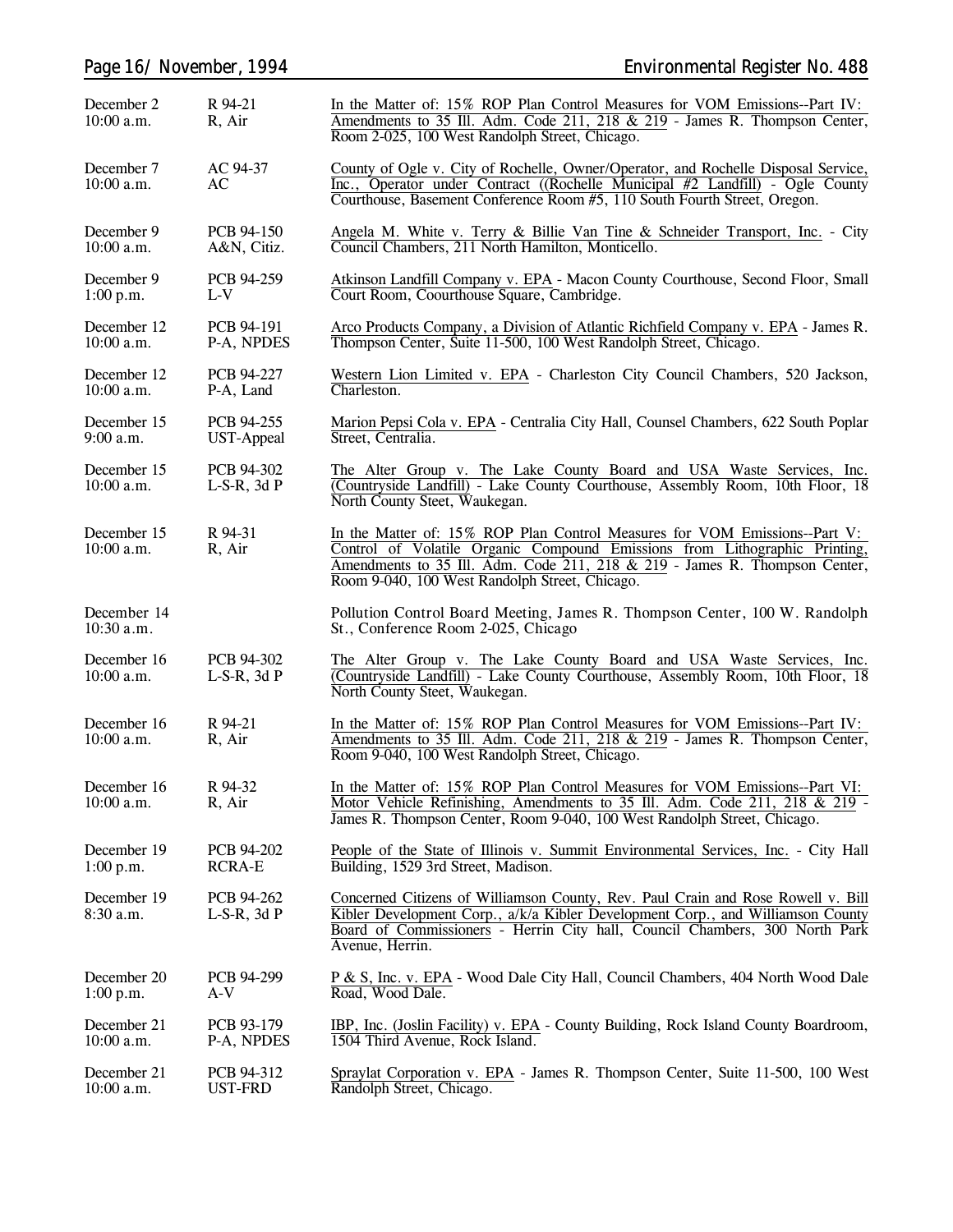# *Environmental Register No. 488 November, 1994/Page 17*

| December 22<br>$9:00$ a.m.  | PCB 93-179<br>P-A, NPDES     | IBP, Inc. (Joslin Facility) v. EPA - County Building, Rock Island County Boardroom,<br>1504 Third Avenue, Rock Island.                                                                                                                                                                   |
|-----------------------------|------------------------------|------------------------------------------------------------------------------------------------------------------------------------------------------------------------------------------------------------------------------------------------------------------------------------------|
| December 22<br>$10:00$ a.m. | PCB 94-320<br>A-V            | Dorothy B. Kindy, d/b/a Rex's Service Station, Inc. v. EPA - James R. Thompson<br>Center, Suite 11-500, 100 West Randolph Street, Chicago.                                                                                                                                               |
| January 9<br>10:00 a.m.     | R 94-31<br>R, Air            | In the Matter of: 15% ROP Plan Control Measures for VOM Emissions--Part V:<br>Control of Volatile Organic Compound Emissions from Lithographic Printing,<br>Amendments to 35 Ill. Adm. Code 211, 218 & 219 - James R. Thompson Center,<br>Room 9-040, 100 West Randolph Street, Chicago. |
| January 12<br>$10:30$ a.m.  |                              | Pollution Control Board Meeting, James R. Thompson Center, 100 W. Randolph<br>St., Conference Room 9-040, Chicago                                                                                                                                                                        |
| January 13<br>$10:00$ a.m.  | R 94-32<br>R, Air            | In the Matter of: 15% ROP Plan Control Measures for VOM Emissions--Part VI:<br>Motor Vehicle Refinishing, Amendments to 35 Ill. Adm. Code 211, 218 & 219 -<br>James R. Thompson Center, Room 9-040, 100 West Randolph Street, Chicago.                                                   |
| January 19<br>$10:00$ a.m.  | $R$ 94-2(B)<br>R, Land       | In the Matter of: Petroleum Leaking Underground Storage Tanks, 35 Ill. Adm. Code<br>732 - County Board Chambers, 200 South Ninth Street, 2nd Floor, Springfield.                                                                                                                         |
| January 20<br>$10:00$ a.m.  | $R$ 94-2(B)<br>R, Land       | In the Matter of: Petroleum Leaking Underground Storage Tanks, 35 Ill. Adm. Code<br>732 - County Board Chambers, 200 South Ninth Street, 2nd Floor, Springfield.                                                                                                                         |
| January 24<br>$10:00$ a.m.  | R 94-31<br>R, Air            | In the Matter of: 15% ROP Plan Control Measures for VOM Emissions--Part V:<br>Control of Volatile Organic Compound Emissions from Lithographic Printing,<br>Amendments to 35 Ill. Adm. Code 211, 218 & 219 - James R. Thompson Center,<br>Room 9-040, 100 West Randolph Street, Chicago. |
| January 25<br>$10:00$ a.m.  | R 94-32<br>R, Air            | In the Matter of: 15% ROP Plan Control Measures for VOM Emissions--Part VI:<br>Motor Vehicle Refinishing, Amendments to 35 Ill. Adm. Code 211, 218 & 219 -<br>James R. Thompson Center, Room 9-040, 100 West Randolph Street, Chicago.                                                   |
| February 16<br>$10:30$ a.m. |                              | Pollution Control Board Meeting, James R. Thompson Center, 100 W. Randolph<br>St., Conference Room 9-040, Chicago                                                                                                                                                                        |
| February 22<br>$10:00$ a.m. | $R$ 94-2(B)<br>R, Land       | In the Matter of: Petroleum Leaking Underground Storage Tanks, 35 Ill. Adm. Code<br>732 - James R. Thompson Center, Room 9-040, 100 West Randolph Street, Chicago.                                                                                                                       |
| February 23<br>$10:00$ a.m. | $R$ 94-2(B)<br>R, Land       | In the Matter of: Petroleum Leaking Underground Storage Tanks, 35 Ill. Adm. Code<br>732 - James R. Thompson Center, Room 9-040, 100 West Randolph Street, Chicago.                                                                                                                       |
| March 16<br>10:30 a.m.      |                              | Pollution Control Board Meeting, James R. Thompson Center, 100 W. Randolph<br>St., Conference Room 9-040, Chicago                                                                                                                                                                        |
| April 20<br>$10:30$ a.m.    |                              | Pollution Control Board Meeting, James R. Thompson Center, 100 W. Randolph<br>St., Conference Room 9-040, Chicago                                                                                                                                                                        |
| May 18<br>$10:30$ a.m.      |                              | Pollution Control Board Meeting, James R. Thompson Center, 100 W. Randolph<br>St., Conference Room 9-040, Chicago                                                                                                                                                                        |
| June 15<br>$10:30$ a.m.     |                              | Pollution Control Board Meeting, James R. Thompson Center, 100 W. Randolph<br>St., Conference Room 9-040, Chicago                                                                                                                                                                        |
| June 21<br>1:00 p.m.        | PCB 94-136<br><b>UST-FRD</b> | Elmhurst-Chicago Stone Company v. EPA - DuPage County Board Office, Third<br>Floor, 421 North County Farm Road, Wheaton.                                                                                                                                                                 |

#### **Calendar Code**

| 3dP       | Third Party Action | A-CAdministrative Citation              |
|-----------|--------------------|-----------------------------------------|
| $A-E$     | Air Enforcement    | A-SAdjusted Standard                    |
| $A-V$     | Air Variance       | CSOCombined Sewer Overflow Exception    |
| <b>GW</b> | Groundwater        | HW DelistRCRA Hazardous Waste Delisting |
| $L-E$     | Land Enforcement   | L-S-RLandfill Siting Review             |
| $L-V$     | Land Variance      | N-ENoise Enforcement                    |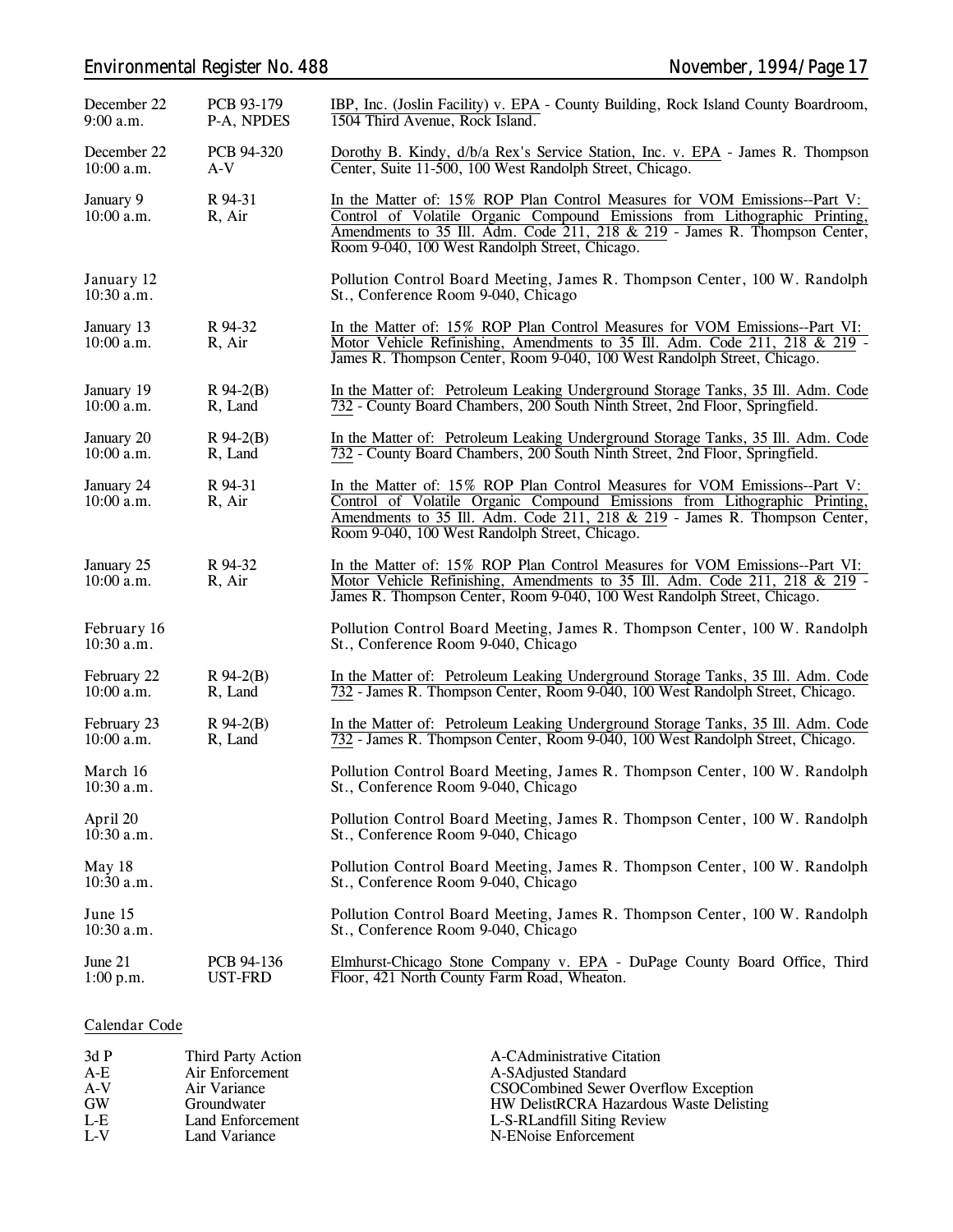| $N-V$        | Noise Variance                                                | P-APermit Appeal                                                               |
|--------------|---------------------------------------------------------------|--------------------------------------------------------------------------------|
| <b>PWS-E</b> | <b>Public Water Supply Enforcement</b>                        | <b>PWS-VPublic Water Supply Variance</b>                                       |
| R            | <b>Regulatory Proceeding</b>                                  | RCRAResource Conservation and Recovery Act proceeding<br>(hazardous waste only |
| $S_{02}$     | S02 Alternative Standards (35 ILL. ADM.<br>CODE $302.211(f))$ | <b>SWH-ESpecial Waste Hauling Enforcement</b>                                  |
| SWH-V        | Special Waste Hauling Variance                                | <b>TThermal Demonstration Rule</b>                                             |
| T-C          | <b>Tax Certifications</b>                                     | <b>T-STrade Secrets</b>                                                        |
| UST-E        | <b>Underground Storage Tank Enforcement</b>                   | UST-FRDUnderground Storage Tank Fund Reimbursement<br>Determination            |
| $W-E$        | Water Enforcement                                             | W-VWater Variance                                                              |
| <b>WWS</b>   | Water-Well Setback Exception                                  |                                                                                |
|              |                                                               |                                                                                |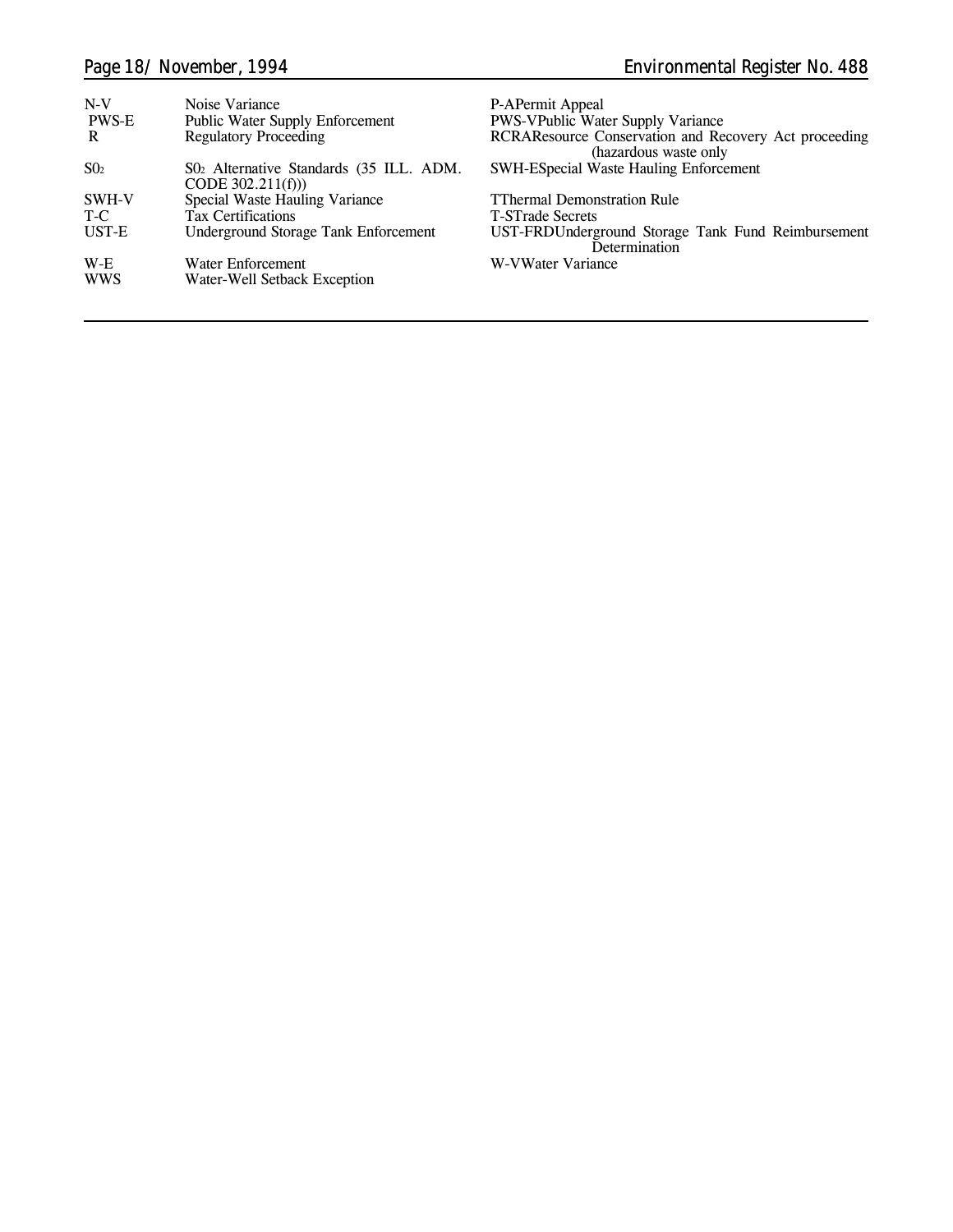#### Illinois Environmental Protection Agency

Division of Public Water Supplies

#### Restricted Status List -- Public Water Supplies

The Restricted Status List was developed to give additional notification to officials of public water supplies which are in violation of 35 Ill. Adm. Code, Subtitle F: Public Water Supplies, Chapter I or the Illinois Environmental Protection Act.

The Restricted Status List will include all Public Water Supplies for which the Agency has information indicating a violation of any of the following requirements: Finished water quality requirements of 35 Ill. Adm. Code, Part 604, Subparts B and C; maintenance of adequate pressure on all parts of the distribution system under all conditions of demand; meeting raw water quantity requirements of 35 Ill. Adm. Code 604.502; or maintenance of treatment facilities capable of providing water "assuredly adequate in quantity" as required by Section 18 of the Illinois Environmental Protection Act.

A public water supply on the Restricted Status List will not be issued permits for water main extensions, except for certain limited situations, or unless the supply has been granted a variance from the Illinois Pollution Control Board for the violation, or from permit issuance requirements of Section 39 of the Act.

This list is continually being revised as new information becomes available, and therefore, specific inquiries as to the status of any public water supply should be directed to the Division of Public Water Supplies for final determination. This list reflects the status as of October 1, 1994.

- \* Indicates public water supplies which have been added to the list since the previous publication.<br>\*\* Indicates actions are begins taken by officials to bring the public water supply into compliance
- Indicates actions are b eing taken by officials to bring the public water supply into compliance.

RDS:sp/0046g/2

#### Illinois Environmental Protection Agency Division of Public Water Supplies Restricted Status List -- Public Water Supplies October, 1994

|         | NAME OF PUBLIC WATER SUPPLY/COUNTY/FACILITY NO.     | RGN            | NATURE OF PROBLEM                              | POP.<br><b>SERVED</b> | LISTING<br>DATE |
|---------|-----------------------------------------------------|----------------|------------------------------------------------|-----------------------|-----------------|
|         | Arenzville (Cass Co. $-0170050$ )                   | 5              | Nitrate                                        | 400                   | 03/20/81        |
|         | Ashley (Washington Co. - 1890100)                   | 6              | Trihalomethane                                 |                       | 825 06/15/92    |
|         | Bellwood (Cook Co. - 0310150)                       | 2              | Radium                                         | 20,000                | 12/14/90        |
|         | Benld (Macoupin Co. - 1170050)                      | ⊱              | Trihalomethane                                 | 2,174                 | 06/16/94        |
|         | Biggsville (Henderson Co. - 0710050)                | 5              | Radium & Radiological                          | 400                   | 03/17/86        |
|         | Bond Co. - Royal Lake Wtr Dstrct (0055100)          | 6              | Trihalomethane                                 | 228                   | 06/15/92        |
|         | Bradford (Stark Co. - 1750050)                      | $\mathbf{1}$   | Radium                                         | 920                   | 03/17/86        |
|         | Brownstown ( Fayette Co. - 0510100)                 | 6              | Trihalomethane                                 | 820                   | 06/15/92        |
|         | Buckingham (Kankakee Co. - 0910250)                 | $\overline{a}$ | Inadequate Pres. Tank                          |                       | 330 03/17/89    |
|         | Buda (Bureau Co. - 0110100)                         | $\mathbf{1}$   | Radium                                         |                       | 700 06/15/93    |
|         | Bureau Co. - Bailey Sbdy (0115100)                  | $\mathbf{1}$   | Inadequat e Pres. Tank                         |                       | 43 01/13/82     |
|         | Byron (Ogle Co. - 1410100)                          | $\mathbf{1}$   | Radium                                         | 2,500                 | 06/15/93        |
|         | Campus (Livingston Co. - 1050050)                   | $\overline{4}$ | Inadequate Pres. Tank                          |                       | 230 03/20/81    |
| $***$   | Carroll Co. - Carroll Hts Utl Cmpny (0155200)       | $\mathbf{1}$   | Inadequate Pres. Tank                          |                       | 80 03/20/81     |
|         | Carroll Co. - Century Pines Apts (0150020)          | $\mathbf{1}$   | Inadequate Pres. Tank                          |                       | 50 12/14/90     |
|         | Cedar Point Wtr Cmpny (LaSalle Co.<br>$-0995040)$   | $\mathbf{1}$   | Radium                                         |                       | 800 03/17/86    |
|         | Champaign Co. - D&R Apts (0190030)                  | $\overline{4}$ | Inadequate Pres Tank                           |                       | 26 09/16/93     |
|         | Chandlerville (Cass Co. - 0170200)                  | 5              | Nitrate                                        | 7,800                 | 03/17/86        |
|         | Coalton (Montgomery Co. - 1350100)                  | 5              | Low System Pressure                            |                       | 325 03/20/81    |
|         | Coffeen (Montgomery Co. - 1350150)                  | $\overline{5}$ | Trihalomethane                                 |                       | 800 03/17/92    |
|         | Concord (Morgan Co. - 1370100)                      | 5              | Nitrate                                        |                       | 240 03/17/86    |
|         | Cook Co. - Mission Brook Sndst (0315920)            | $\overline{a}$ | Radium                                         |                       | 3,200 03/14/91  |
|         | $Cook Co. - Orlando Hills Sbdv (0317000)$           | 2              | Inadequate Pres. Tank                          |                       | 154 08/31/81    |
|         | Cook Co. - Plum Creek Condos (0317080)              | 2              | Radium                                         |                       | 570 03/17/86    |
|         | Coulterville (Randolph Co. - 1570150)               | 6              | Trihalomethane                                 | 1,100                 | 06/15/92        |
|         | Creal Springs (Williamson Co. - 1990300)            | 7              | Inadequate Treatment                           | 1,020                 | 09/15/89        |
|         |                                                     |                | Plant & Source                                 |                       |                 |
|         | Crystal Clear Wtr Cmpny (McHenry Co. - 1115150)     | 2              | Inadequate Pres. Tank                          | 900                   | 09/16/88        |
|         | Dallas City ( Hancock Co. - 0674300)                | 5              | Trihalomethane                                 | 1,500                 | 06/15/92        |
|         | DeKalb Co. - Buck Lake Ests Sbdy (0375100)          | $\mathbf{1}$   | Inadequate Pres. Tank                          | 200                   | 09/14/84        |
|         | DeKalb Co. - DeKalb Univ Dvl Corp (0375148)         | 1              | Inadequate Pres. Tank                          | 950                   | 12/16/92        |
| $\star$ | DePue (Bureau Co. - 0110300)                        | $\mathbf{1}$   | Radium                                         | 1,725                 | 09/16/94        |
|         | DeWitt Co. - DeWitt Cnty Nursing Home (0395129)     | 4              | Inadequate Pres. Tank                          | 80                    | 06/17/83        |
|         | Diamond (Grundy Co. $-0630250$ )                    | 2              | Radium & Radiological                          | 1,170                 | 08/21/81        |
|         | Dorchester (Macoupin Co. - 1170250)                 | 5              | Trihalomethane                                 | 531                   | 06/16/94        |
|         | Dover (Bureau Co. $-0110350$ )                      | $\mathbf{1}$   | Inadequate Pres. Tank                          |                       | 200 05/25/81    |
|         | DuBois (Washington Co. - 1890150)                   | 6              | Trihalomethane                                 | 216                   | 06/16/94        |
|         | DuPage Co. - Belmont- Highwood PWD (0435180)        | $\overline{a}$ | Trichloroethylene                              |                       | 498 09/16/93    |
|         | DuPage Co. - Clarendon Wtr Cmpny (0435300)          | 2              | Inadequate Pres. Tank                          | 1,953                 | 03/20/81        |
|         | DuPage Co. - Ctzns Lombard Heights Dyn (0435700)    | $\overline{a}$ | Inadequate Pres. Tank                          | 980                   | 12/17/82        |
|         | DuPage Co. - Liberty Park Homeowners Assn (0435600) | 2              | Inadequate Pres. Tank                          | 1,092                 | 09/17/92        |
|         | DuPage Co. - Maple Hill Imprv Assn (0435800)        | $\overline{2}$ | Inadequate Pres. Tank                          |                       | 234 08/31/81    |
|         | DuPage Co. - Metro Util.-Liberty Ridge (0435650)    | 2              | Inadequate Pres. Tank                          | 2,510                 | 03/15/94        |
|         | DuPage Co. - Northside Peterson Wlfnd (0435866)     | 2              | Inadequate Pres. Tank                          | 30                    | 12/15/89        |
|         | DuPage Co. - Northwest Belmont Imprv Assn (0435900) | 2              | Inadequate Pres. Tank<br>Inadequate Pres. Tank |                       | 115 09/29/81    |
|         | DuPage Co. - Pleasant Hill Cmnty Assn (0435980)     | 2              | Inadequate P res. Tank                         | 180                   | 03/17/89        |
|         | DuPage Co. - Polo Drive & Saddle Rd Sbdv (0437000)  | $\overline{a}$ | Inadequate Pres. Tank                          | 95                    | 12/17/82        |
|         |                                                     |                |                                                |                       |                 |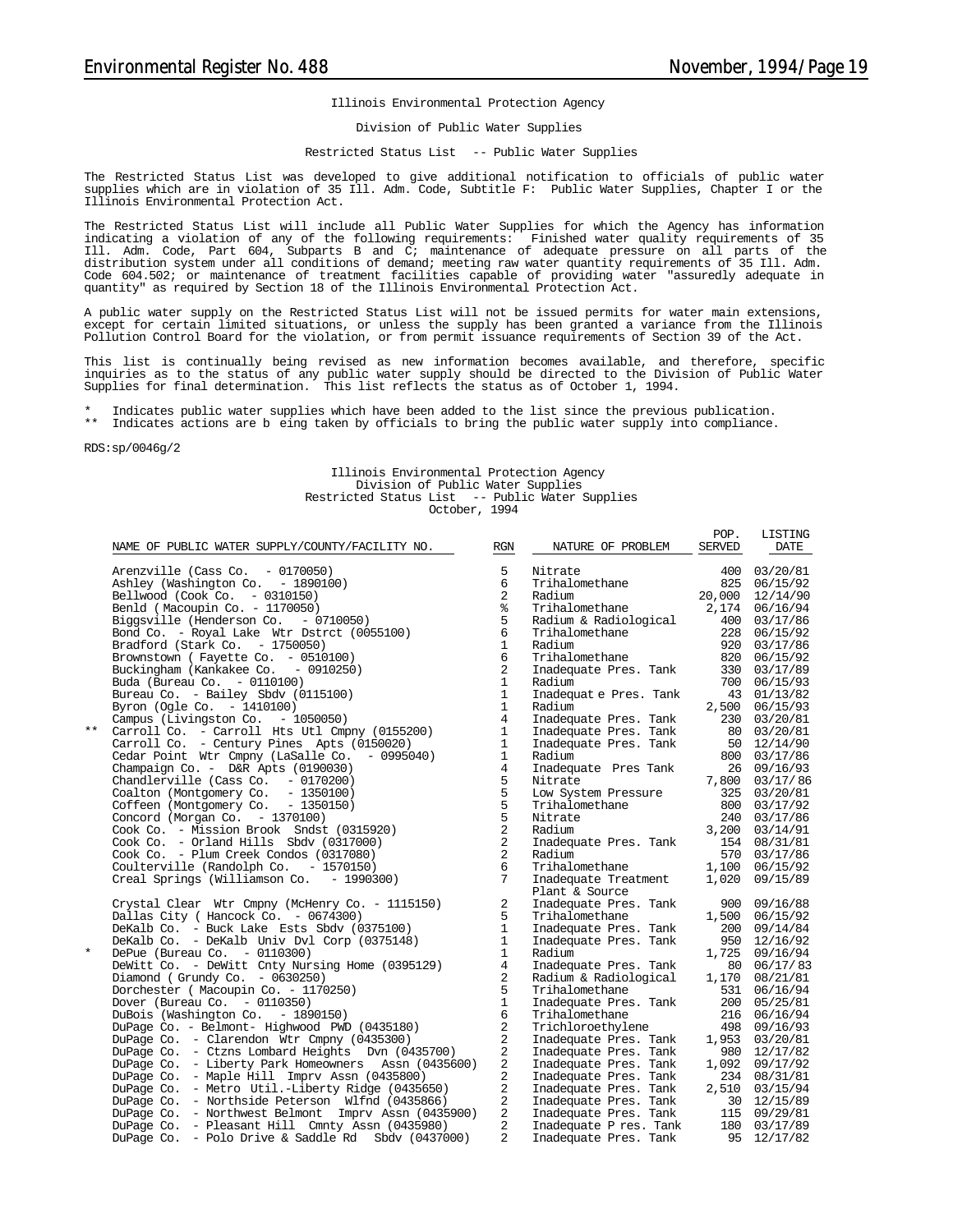DuPage Co. - St Charles Cmsn Wlfnd 3 (0437040) 2 Inadequate Pres. Tank 30 12/15/89 DuPage Co. - South Burdette Wtr (0437320) 2 Inadequate Pres. Tank 30 06/16/89 DuPage Co. - South Burdette Wtr (0437320)<br>
DuPage Co. - York Center Coop (0437550)<br>
DuPage Co. - York Center Coop (0437550)<br>
Eagerville (Macoupin Co. - 1170300)<br>
Emwood (Peoria Co. - 1430300)<br>
2 Inadequate Pres. Tank 240 0 Eagerville ( Macoupin Co. - 1170300) 5 Trihalomethane 187 06/16/94 Elmwood (Peoria Co. - 1430300) 5 Radiological & Radium 2,117 03/17/86 Fairview (Fulton Co. - 0570450) 5 Radiological, Radium & 20 03/20/81 Inadequate Pressure Tank Goreville (Johnson Co. - 0870200) 7 Inadequate Treatment 978 09/15/89 Plant & Source<br>
Inadequate Pres. Tank and Paladequate Pres. Tank and Paladequate Pres. Tank and Paladequate Pres Tank and Paladequate Pres Tank and Paladequate Pres Tank and Paladequate Pres Tank and Paladequate Pres Tank Greene Co. - Mt. Gilead Shcrhm (0615129) 6 Inadequate Pres. Tank 28 09/16/83 Grundy Co. - Heatherfield Sbdv (0635150) 2 Inadequate Pres. Tank 91 09/17/82 Grundy Co. - Lisbon North Inc (0631000) and the material of the control of the control of the control of the control of the control of the control of the control of the control of the control of the control of the control Grundy Co. - Ridgecrest North Sbdv (0635250) 2 Inadequate Pres Tank 85 09/16/93<br>Henry (Marshall Co. - 1230050) 1 1 Nitrate 2,740 06/15/90 Henry (Marshall Co. - 1230050) 1 1 11 Nitrate 2,740 06/15/90<br>Henry Co. - Country Ests Sbdv (0735050) 1 11 11 11 11 11 11 11 12 250 06/15/90<br>Henry Co. - Hazelwood 1st Addn Well 2 (0735446) 1 11 11 11 11 11 11 11 11 11 11 11 Henry Co. - Hazelwood Mest Sbdv (0735250) 1<br>Henry Co. - Hazelwood West Sbdv (0735330) 1<br>Henry Co. - Lake Lynwood Wtr Sys (0735330) 1 1 Mitrate 250 06/15/90<br>
1 Inadequate Pres. Tank 32 09/17/82<br>
1 Inadequate Pres. Tank 32 09/17/82<br>
1 Inadequate Pres. Tank 89 03/19/84<br>
1 Inadequate Pres. Tank 98 08/31/81<br>
1 Inadequate Pres. Tank 98 08/31/81<br>
2 Inadequate Henry Co. - Ophiem PWS (0735150) 1 Inadequate Pres. Tank 150 06/18/82 Henry Co. - Osco Mutual Wtr Supply Cpy Inc (0735200) 1 Inadequate Pres. Tank 115 12/15/89 Henry Co. – Pine Ridge Utl Inc (0735400) Inadequate Pres. Tank 46 09/29/81<br>Iroquois Co. – A Merkle –C Kniprath Home (0755389) 4 Inadequate Pres. Tank 98 03/16/90 Iroquois Co. - Spring Creek Campground II Inc. (0750030) 4 Inadequate Pres. Tank -- 12/16/91 Island Lake Wtr Cmpny (Lake Co. - 0975080) 2 Iron 2,250 06/15/90 JoDaviess Co. - Bahl Wtr/Pioneer Acres (0855200) 1 Inad. Pres. Storage 700 12/15/93 Kane Co. - Broadview Academy (0895149) 2 Radium 304 09/19/86 Kane Co. - Highland Sbdv (0895530) 2 Inadequate Pres. Tank 50 09/16/83 Kane Co. - Melrose Rental Apts (0895228) 2 Inadequate Pres. Tank 38 03/15/94 Kane Co. - Moecherville Sbdv (0895300) 2 Inadequate Pres. Tank 1,120 03/20/81<br>Kane Co. - Park View Wtr Corp (0895500) 2 Inadequate Pres. Tank 150 12/17/82<br>Kane Co. - P Kane Co. - Silve r Glen Ests (0890040) 2 Radium 10 06/15/93 Kane Co. - St Charles Skyline Swr-Wtr Cpy (0895030) 2<br>Kane Co. - Wermes Skdy (0895750) 2 Kane Co. - Wermes Sbdv (0895750) 2 Inadequate Pres. Tank 150 12/16/88 Kangley (LaSalle Co. - 0990250) 1 Radium 200 03/17/86 Kankakee Co. - Good Shepherd Manor (0915189) 2 Inadequate Pres. Tank 140 03/17/89<br>Kankakee Co. - Olivet Nazarene College (0915279) 2 Inadequate Pres. Tank 1,450 03/15/94<br>Kankakee Co. - Skyview Sbdv (0915 Kendall Co. - Bonnie Lane Wtr (0930010) 2 Inadequate Pres. Tank 49 09/16/93 Kendall Co. - Farm Colony (0935140) 2 Radium 25 03/17/86 Kendall Co. - Fox Lawn Utl Cmpny (0935150) 2 Radium 240 03/17/86 Kendall Co. - Metro Utl Valley Dvn (0935100) 2 Inadequate Pres. Tank 2,200 03/16/90 Kingston Mines (Peoria Co. - 1430450)<br>
Kingston Mines (Peoria Co. - 1430450)<br>
Kinmundy (Marion Co. - 1210300) 5 Radium 350 03/17/86<br>
Subsequently (Marion Co. - 1210300) 5 Radium 350 03/17/86 Kinmundy (Marion Co. - 1210300) 6 Atrazine 1,923 12/15/93 Kinsman ( Grundy Co. - 0630450) 2 Radium 150 03/17/86 1 Radium & Radiological 1,008 07/23/93<br>1 Radium 1,350 10/04/85 Ladd (Bureau Co. - 0110450)<br>
Lake Co. - Acorn Acres Sbdv (0975020) 1.350 10/04/85<br>
2 11 Radium 1,350 10/04/85 Lake Co. - Acorn Acres Sbdv (0975020) 2 Inadequate Pres. Tank 250 12/16/83 Lake Co. - Blan Mar Hills Homeowners Assn (0970090) 2 Radium 18 12/16/91 Lake Co. - Bluff Lake Lodges, Inc (0970240)<br>
Lake Co. - Bluff Lake Lodges, Inc (0970240)<br>
Lake Co. - Briancrest Sbdv Hmownrs Assn (0971060)<br>
2 Inadequate Pres. Tank 125 03/18/83<br>
Lake Co. - Echo Lake Wir Water Assn (097013 Lake Co. - Briarcrest Sbdv Hmownrs Assn (0971060) 2 Radium & Gross Alpha 120 12/16/92 Lake Co. - D L Well Owners Assn  $(0975380)$ <br>
Lake Co. - Echo Lake Block IV Water Assn  $(0970130)$  2 Inadequate Pres. Tank 50 06/15/88<br>
Lake Co. - Echo Lake Witr Sys Block 7 (0975820) 2 Inadequate Pres. Tank 48 09/16/83<br>
2 Lake Co. - Echo Lake Block IV Water Assn (0970130) 2 Inadequate Pres. Tank 50 06/15/88 Lake Co. - Echo Lake Wtr Sys Block 7 (0975820) 2 Inadequate Pres. Tank 48 09/16/83 Lake Co. - Elm Oak Mutual Wtr Sys (0975736) 2 Inadequate Pres. Tank 45 06/13/86 & Radium Lake Co. - Forest Lake Addn (0975500) 2 Inadequate Pres. Tank 180 12/16/83 Lake Co. - Glenkirk Campus North (0977189) 2 Inadequate Pres. Tank 64 06/15/88 Lake Co. - Glenkirk Campus South (0977199) 2 Inadequate Pres. Tank 36 06/15/88 Lake Co. - Glenstone Sbdv (0970160) 2 Radium 168 09/17/92<br>
Lake Co. - Highland Lake Sbdv (0975750) 2 Inadequate Pres. Tank 294 03/20/81<br>
Lake Co. - Lakewood Wtr Sys (0975400) 2 Inadequate Pres. Tank 49 12/16/83<br>
Lake Co. -Lake Co. - Highland Lake Sbdv (0975750) 2 Inadequate Pres. Tank 294 03/20/81 Lake Co. - Lakewood Wtr Sys (0975400) 2 Inadequate Pres. Tank 49 12/16/83 Lake Co. - Maple Hill Nursing Ctr (0971090) 2 Inadequate Pres. Tank 204 06/15/93 Lake Co. - Sturm Sbdv (0977010) 2 Inadequate Pres. Tank 63 03/16/84 Lake Co. - Summit Homeowners Assn (0975280) 2 Inadequate Pres. Tank 48 03/16/84 Lake Co. - Sylvan Lake 1st Sbdv (0977100) 2 Inadequate Pres. Tank 210 06/14/91 Lake Co. - Towner Sbdv (0977250)<br>
Lake Co. - Wadsworth Oaks Sbdv (0977320) 2 Radium 20 09/19/86<br>
Lake Co. - West Shoreland Sbdv (0977050) 2 Inadequate Pres. Tank 220 06/14/91 Lake Co. - Wadsworth Oaks Sbdv (0977320) 2 Radium 80 09/19/86 Lake Co. - West Shoreland Sbdv (0977050) 2 Inadequate Pres. Tank 220 06/14/91 \* LaSalle Co. - Cedar Point Water Company (0995110) 1 Radiological 19 09/16/94 LaSalle Co. - Four Lakes Sbdv (0995110) 1 Radium 35 09/19/86 LaSalle Co. - Il Prairie Est Sbdv (0995300) 1 Radium 45 06/15/88 LaSalle Co. – Lynnwood Water Corp (0995336) Inadequate Pres. Tank 114 03/18/83<br>LaSalle Co. – Woodsmoke Ranch Assn (0990030) Inadeq. Pres. Tank & Radium 350 06/15/90 Little York (Warren Co. - 1870100) 5 Radium 356 12/16/91 Livingston Co. - Salem Childrens Hm (1055229) 4 Inadequate Pres. Tank 66 03/18/83 Logan Co. - Bartmann Health Care Center (1075169) 5<br>London Mills - (Fulton County - 0574620) 5 1 12000 115/90<br>
Hadequate Pres. Tank 66 03/16/91<br>
16 12/16/91<br>
5 Inadequate Pres. Tank 670 12/16/83<br>
5 Inadequate Pres. Tank 670 12/14/84<br>
1 Radium & Radiological 550 03/17/86<br>
5 Trihalomethane 81 06/15/92<br>
7 Trihalomethan Lostant (LaSalle Co. - 0990450) 1 Radium & Radiological 550 03/17/86 Macoupin Co. - RR 1 - Il Wtr Assn (1175260) 5 Trihalomethane 81 06/15/92 Macoupin Co. - Spring Creek Water Assn (1175450) 5 Trihalomethane 60 06/16/94 Madison Co. - Forest Home Maple Park PWD (1195100)  $\overline{6}$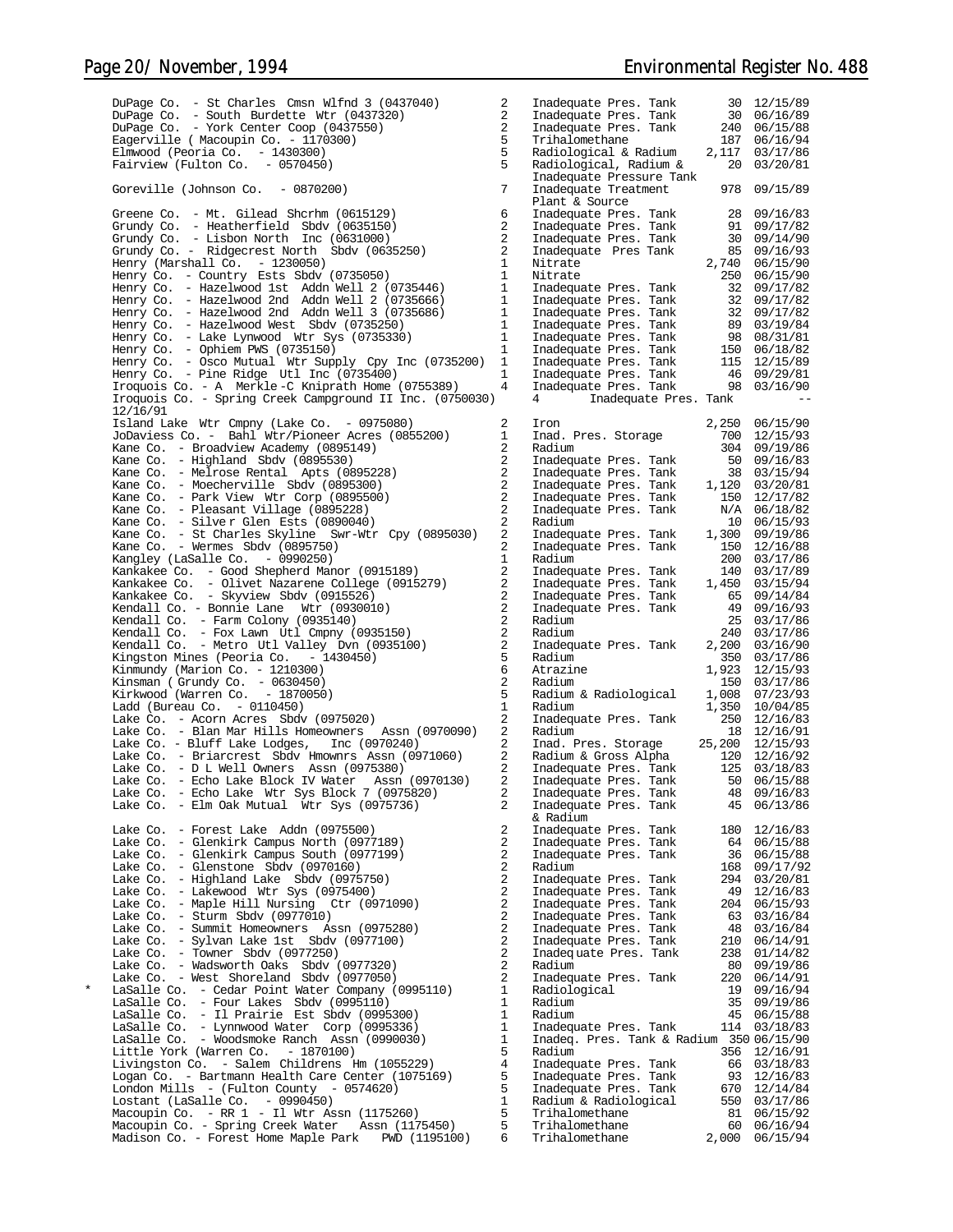Waterloo (Monroe Co. - 1330300) 6 Inadequate Treatment Plant 5,675 09/16/94

|          | Mapleton (Peoria Co. - 1430500)                                               | 5              | Radium                                                             |     | 235 03/17/86                                   |
|----------|-------------------------------------------------------------------------------|----------------|--------------------------------------------------------------------|-----|------------------------------------------------|
|          | Marshall Co. - Hopewell Wtr Wks (1235150)                                     | $\mathbf{1}$   | Radium & Radiological                                              |     | 350 03/17/86                                   |
|          | McDonough Co. - Emmett Utl Inc (1095200)                                      | 5              | Inadequate Pres. Tank                                              |     | 39 12/17/82                                    |
|          | McHenry Co. $-$ C & A Wtr Corp (1115270)                                      | 2              | Inadequate Pres. Tank                                              |     | 33 06/18/82                                    |
|          | McHenry Co. - Community Srvc Corp (1115350)                                   | 2              | Inadequate Pres. Tank                                              |     | 750 09/16/83                                   |
|          | McHenry Co. - Deering Oaks Sbdv (1115200)                                     | 2              | Inadequate Pres. Tank                                              |     | 60 12/17/82                                    |
|          | McHenry Co. - Prairie Ridge Assn (1115730)                                    | 2              | Inadequate Pres. Tank                                              |     | 140 03/16/90                                   |
|          | McHenry Co. - Walk-Up-Woods Wtr Cmpny (1115800)                               | 2              | Inadequate Pres. Tank                                              |     | 140 03/16/90<br>763 12/17/82<br>1,161 06/16/94 |
| $^\star$ | McHenry Co. - Wonder Lake Water Company (1115750)                             | 2              | Inadequate Pres. Tank                                              |     |                                                |
|          | McLean Co. - Cropsey Cmnty Wtr (1135150)                                      | $\overline{4}$ | Inadequate Pres. Tank                                              |     | 60 03/20/81                                    |
|          | McLean Co. - Hunters Knoll Sbdv (1130030)                                     | $\overline{4}$ | 1,2-Dichloropropane                                                |     | 25 12/15/93                                    |
|          | Media (Henderson Co. - 0710250)                                               | 5              | Nitrate                                                            |     | 150 03/17/86                                   |
|          | Mercer Co. - M C L W Sys Inc (1315150)                                        | $\mathbf{1}$   | Inadequate Source                                                  |     | 100 03/20/81                                   |
|          | Mercer Co. - Swedona Wtr Assn (1315200)                                       | $\mathbf{1}$   | Inadequate Pres. Tank                                              |     | 100 06/15/90                                   |
|          |                                                                               | 5              |                                                                    |     |                                                |
|          | Monmouth (Warren Co. - 1870150)                                               |                | Radium                                                             |     | 9,500 12/15/93                                 |
|          | Monroe Co. - Maple Leaf Ests Wtr Corp (1335100)                               | 6              | Inadequate Pres. Tank                                              |     | 39 03/20/81                                    |
| $\star$  | Mount Clare (Macoupin Co. - 1170650)<br>Mount Olive ( Macoupin Co. - 1170700) | 5              | Trihalomethane                                                     |     | 858 03/17/92                                   |
|          |                                                                               | 5              |                                                                    |     |                                                |
|          | Naplate (LaSalle Co. - 0990600)                                               | $\mathbf{1}$   | Radium                                                             |     | 581 03/17/86                                   |
|          | Neponset (Bureau Co - 0110700)                                                | $\mathbf{1}$   | Radium                                                             |     | 640 09/14/90                                   |
|          | New Boston (Mercer Co. $-1310250$ )                                           | $\mathbf{1}$   | Nitrate                                                            |     | 750 12/14/84                                   |
|          | Odell (Livingston Co. - 1050550)                                              | $\overline{4}$ | Radium                                                             |     | $1,100$ $03/17/86$                             |
|          | Ogle Co. - Lindenwood Wtr Assn (1415300)                                      | $\mathbf{1}$   | Inadequate Pres. Tank                                              |     | 50 01/13/82                                    |
| $^\star$ | Paris (Edgar Co. - 0450300)                                                   | $\mathbf{1}$   | Atrazine                                                           |     | 8,990 09/16/94                                 |
|          | Patoka (Marion Co. $-1210400$ )                                               | 6              | Trihalomethane                                                     |     | 820 12/16/92                                   |
|          | Peoria Co. - Brookview Sbdy (1435100)                                         | 5              | Nitrate                                                            |     | 300 09/16/93                                   |
|          | Peoria Co. - Edelstein Wtr Coop (1435150)                                     | 5              | Radium & Radiological                                              |     | 115 06/13/86                                   |
|          | Peoria Co. - Fahnstock Court Sbdv (1435200)                                   | 5              | Inadequate Pres. Tank                                              |     | 30 05/25/81                                    |
|          | Peoria Co. - Galena Knolls Sbdv (1435300)                                     | 5              | Nitrate                                                            |     | 180 06/15/88                                   |
|          | Peoria Co. - Trivoli PWD (1435510)                                            | 5              | Inadequate Pres. Tank                                              |     | 350 06/17/83                                   |
|          | Peoria Co. - Woodland Hts Ests Sbdv (1435760)                                 | 5              | Inadequate Pres. Tank                                              |     | 245 03/20/81                                   |
|          | Prairie City (McDonough Co. - 1090400)                                        | 5              | Radiological & Radium                                              |     | 620 03/17/86                                   |
|          | Ransom (LaSalle Co. $-0990900$ )                                              | $\mathbf{1}$   | Radium                                                             |     | 450 03/17/86                                   |
|          | Raritan (Henderson Co. - 0710350)                                             | 5              | Radium & Radiological                                              |     | 177 03/17/86                                   |
|          | Reddick (Kankakee Co. - 0914780)                                              | 2              | Radium                                                             |     | 208 09/16/93                                   |
|          |                                                                               | 6              |                                                                    |     |                                                |
|          | Richview (Washington Co. - 1890500)                                           |                | Inadequate Pres. Tank                                              |     | 592 09/19/86                                   |
|          | Rockdale (Will Co. - 1970850)                                                 | 2              | Radium                                                             |     | 1,500 03/17/86                                 |
|          | Rock Island Co. - Byron Hls Sbdv Well 6 (1617266)                             | 1              | Inadequate Pres. Tank                                              |     | 32 12/17/82                                    |
|          | Rock Island Co. - Country Club Mnr Well 1 (1617286)                           | 1              | Inadequate Pres. Tank                                              |     | 32 01/14/82                                    |
|          | Rock Island Co. - Croppers 2nd & 3rd Addn (1615200)                           | $\mathbf{1}$   | Inadequate Pres. Tank                                              |     | 29 12/16/83                                    |
|          | Rock Island Co. - Eberts 2nd Addn (1615280)                                   | 1              | Inadequate Press ure Tank 35 09/15/89                              |     |                                                |
|          | Rock Island Co. - Evergreen Vlg Sbdv (1615310)                                | $\mathbf{1}$   | Inadequate Pres. Tank                                              |     | 250 03/20/81                                   |
|          | Rock Island Co. - Larson Court Rentals (1615728)                              | 1              | Inadequate Pres. Tank                                              |     | 48 01/14/82                                    |
|          | Rock Island Co. - Lemon Street Well Cmpny (1615550)                           | $\mathbf{1}$   | Inadequate Pres. Tank                                              |     | 470 03/20/81                                   |
|          | Rock Island Co. - Park Hill Ests Well 1 (1617806)                             | $\mathbf{1}$   | Inadequate Pres. Tank                                              |     | 32 06/18/82                                    |
|          | Rock Island Co.<br>- Rock Island Arsn (1615387)                               | $\mathbf{1}$   | Trihalomethane                                                     |     | $9,000$ $06/15/92$                             |
|          | Rock Island Co. - Silvis Heights Wtr Corp (1615750)                           | $\mathbf{1}$   | Inadequate Pres. Tank 1,680 03/20/82                               |     |                                                |
|          | Rock Island Co. - Suburban Heights Sbdv (1615800)                             | $\mathbf{1}$   | Inadequate Pres. Tank                                              |     | 114 12/16/83                                   |
|          | Rock Island Co. - Tindalls Addn Wtr Sys (1617956)                             | 1              | Inadequate Pres. Tank                                              |     | 32 06/18/82                                    |
|          | Rock Island Co. - Tindalls 3rd & 6th Addns (1617376)                          | 1              | Inadequate from:<br>Inadequate Pres. Tank<br>Inadequate Pres. Tank |     | 28 06/18/82                                    |
|          | Rock Island Co. - Turkey Hollow Well Corp (1615686)                           | 1              |                                                                    |     | 32 06/18/82                                    |
|          | Rock Island Co. - WSCO Dvl-Ridgewood (1615670)                                | $\mathbf{1}$   |                                                                    |     | 475 03/20/81                                   |
|          | Roseville (Warren Co. - 1870200)                                              | 5              | Nitrate                                                            |     | 1,254 03/17/89                                 |
|          | Rosiclare (Hardin Co. - 0690150)                                              | 7              | Trihalomethane                                                     |     | 1,791 09/17/92                                 |
|          | Schram City (Montgomery Co. - 1350600)                                        | 5              | Trihalomethane                                                     |     | 690 06/16/94                                   |
|          | Shannon (Carroll Co. - 0150300)                                               | - 1            | Nitrate                                                            |     | 887 03/15/94                                   |
|          | Shipman (Macoupin Co. - 1170950)                                              | 5              | Trihalomethane                                                     |     | 695 06/16/94                                   |
|          | Sims (Wayne Co. - 1910400)                                                    | 7              | Atrazine                                                           |     | 71 06/16/94                                    |
|          | Smithboro (Bond Co. - 0050250)                                                | 6              | Total Trihalomethane                                               |     | 201 12/15/93                                   |
|          | Sorento (Bond Co. - 0050300)                                                  | 6              | Atrazine                                                           |     | 710 06/15/92                                   |
|          | South Pekin (Tazewell Co. - 1790650)                                          | 5              | Nitrate                                                            |     | 1,400 06/15/93                                 |
|          | South Wilmington (Grundy Co. - 0630650)                                       | 2              |                                                                    |     |                                                |
|          |                                                                               |                | Radium                                                             |     | 750 03/15/93                                   |
|          | Spring Valley (Bureau Co. - 0111000)                                          | $\mathbf{1}$   | Radium                                                             |     | 5,850 09/17/92                                 |
|          | St. Clair Co. - Save Site (1635289)                                           | 6              | Trihalomethane                                                     | 375 | 06/15/92                                       |
|          | St. Peter ( Fayette Co. - 0510300)                                            | 6              | Trihalomethane                                                     |     | 807 06/15/92                                   |
|          | Standard (Putnam Co. -1550300)                                                | $\mathbf{1}$   | Radium                                                             |     | 280 09/16/91                                   |
|          | Steeleville (Randolph Co. - 1570650)                                          | 6              | Radium                                                             |     | 2,305 03/17/86                                 |
|          | Stephenson Co. - Park Crest Wtr Cmpny (1775100)                               | $\mathbf{1}$   | Inadequate Pres. Tank                                              |     | 1,200 09/14/84                                 |
| $\star$  | Sycamore (DeKalb Co. $-0370550$ )                                             | 1              | Barium                                                             |     | 9,905 09/16/94                                 |
|          | Table Grove (Fulton Co. - 0570900)                                            | 5              | Radium & Radiological                                              |     | 500 03/20/81                                   |
|          | Taylor Springs (Montgomery Co. - 1350650)                                     | 5              | Trihalomethane                                                     |     | 671 03/17/92                                   |
|          | Tazewell Co. - Beverly Mnr Cntrl Imp Assn (1795120)                           | 5              | Inadequate Pres. Tank                                              |     | 525 03/17/89                                   |
|          | Tazewell Co. - Beverly Mnr-Grant (1795100)                                    | 5              | Inadequate Pres. Tank                                              |     | 610 03/20/81                                   |
|          | Tazewell Co. - Breezeway Sbdv (1795150)                                       | 5              | Inadequate Pres. Tank                                              |     | 175 09/17/82                                   |
|          | Tazewell Co. - Hickory Hls Sbdv Assn 1 (1795386)                              | 5              | Inadequate Pres. Tank                                              |     | 31 06/14/85                                    |
|          | Tazewell Co. - Hickory Hls Sbdv Assn 2 (1795396)                              | 5              | Inadequate Pres. Tank                                              |     | 30 06/14/85                                    |
|          | Tazewell Co. - Mayfair Sbdv (1795750)                                         | 5              | Inadequate Pres. Tank                                              |     | 150 03/16/90                                   |
|          | Tazewell Co. - Oakhaven Sbdv (1795760)                                        | 5              | Inadequate Pres. Tank                                              |     | 35 05/25/81                                    |
|          | Tazewell Co. - Prairie View Wtr Assn (1795900)                                | 5              | Inadequate Pres. Tank                                              |     | 55 03/20/81                                    |
|          | Union Co. - Lick Creek PWD (1815100)                                          | 7              | Inadequate Treatment                                               |     | 816 09/15/89                                   |
|          |                                                                               |                | Plant & Source                                                     |     |                                                |
|          | Vermilion Co. - North Fork Well Assn (1835186)                                | $\overline{4}$ | Inadequate Pres. Tank                                              |     | 66 06/17/83                                    |
| $\star$  |                                                                               | 6              | Trihalomethane                                                     |     | 207 09/16/94                                   |
|          | Vernon (Marion Co. - 1210550)<br>Viola (Mercer Co. - 1310450)                 | $\mathbf{1}$   | Radium                                                             |     | 1,144 09/17/92                                 |
|          |                                                                               |                |                                                                    |     |                                                |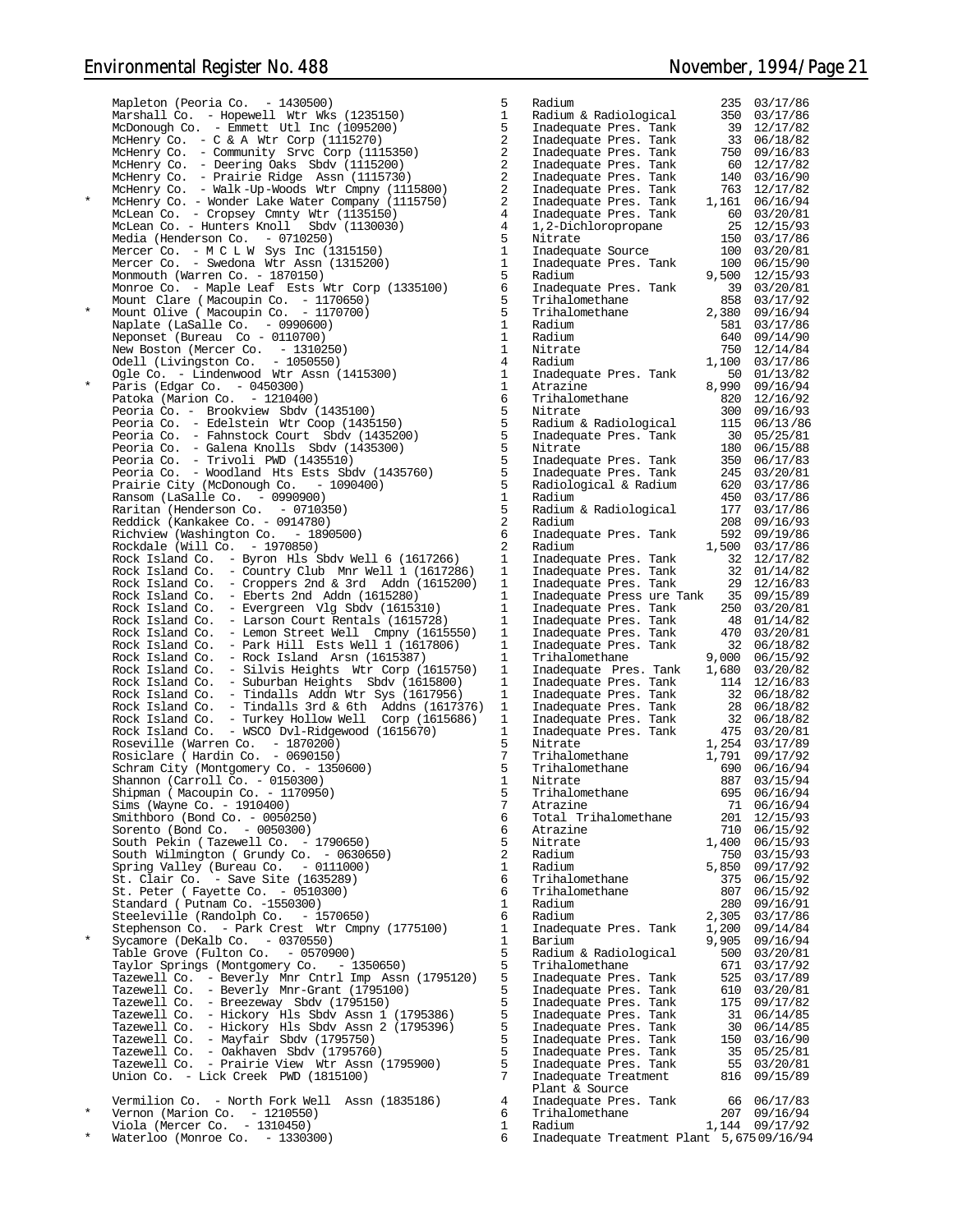| Westfield (Clark Co. $-0230200$ )                         | 4              | Inadequate Water Source                         |       | 700 06/15/93   |
|-----------------------------------------------------------|----------------|-------------------------------------------------|-------|----------------|
| White City ( Macoupin Co. $-1171150$ )                    | 7              | Trihalomethane                                  |       | 280 06/15/93   |
| White Hall ( Greene Co. $-0610400$ )                      | 6              | Atrazine                                        |       | 2,950 06/15/93 |
| Whiteside Co. - Lakeview Sbdv (1955150)                   | $\mathbf{1}$   | Inadequate Pres. Tank &                         | 146   | 03/20/81       |
|                                                           |                | Nitrate                                         |       |                |
| Will Co. - Bel-Air Sbdy $(1975130)$                       | 2              | Inadequate Pres. Tank                           |       | 91 08/04/81    |
| Will Co. - Clearview Sbdy (1975360)                       | $\overline{2}$ | Inadequate Pres. Tank                           |       | 420 01/13/82   |
| Will Co. - Dixie Dells (1977850)                          | $\overline{c}$ | Inadequate Pres. Tank                           |       | 550 09/17/82   |
| Will Co. - East Moreland Wtr Assn (1975600)               | $\overline{c}$ | Inadequate Pres. Tank                           | 753   | 03/20/81       |
| Will Co. - Fair Acres Sbdy $(1975680)$                    | $\overline{2}$ | Inadequate Pres. Tank                           | 185   | 10/19/81       |
| Will Co. - Garden Street Imprv Assn (1975376)             | $\overline{2}$ | Inadequate Pres. Tank                           |       | 62 09/15/89    |
| Will Co. - Greenfield Cmnty Well Cmpny (1975760)          | $\overline{2}$ | Inadequate Pres. Tank                           |       | 25 12/16/83    |
| Will Co. - Hillview Sbdv (1975800)                        | $\overline{2}$ | Inadequate Pres. Tank                           |       | 99 03/15/85    |
| Will Co. - Huntley Cmnty Sbdv (1975840)                   | $\overline{2}$ | Inadequate Pres. Tank                           | 48    | 03/16/84       |
| Will Co. - Ingalls Park Sbdv (1975880)                    | $\overline{a}$ | Inadequate Pres. Tank                           |       | 690 09/16/83   |
| Will Co. - Lakewood Shores Imprv Assn (1975930)           | $\overline{a}$ | Radium                                          |       | 93 03/17/86    |
| Will Co. - Oakview Avenue Wtrwks Inc (1977210)            | $\overline{a}$ | Inadequate Pres. Tank                           |       | 350 03/20/81   |
| Will Co. - Park Road Wtr Assn (1977330)                   | $\overline{a}$ | Inadequate Pres. Tank                           | 60    | 12/17/82       |
| Will Co. - Ridgewood Sbdy (1977650)                       | $\overline{2}$ | Inadequate Pres. Tank                           |       | 315 06/18/82   |
| Will Co. - Scribner Street Sbdv (1977660)                 | $\overline{c}$ | Inadequate Pres. Tank                           |       | 50 03/18/83    |
| Will Co. - Shawnita Trc Wtr Assn (1977690)                | $\overline{c}$ | Inadequate Pres. Tank                           |       | 125 09/17/92   |
| Will $Co. - Sumvland Sbdv (1977730)$                      | $\overline{a}$ | Inadequate Pres. Tank                           |       | 350 09/16/83   |
| Williamson (Madison Co. - 1191100)                        | 6              | Trihalomethane                                  |       | 350 06/15/92   |
| Williamson Co. - Devils Kitchen Wtr Dst (1995160)         | 7              | Inadequate Treatment Plt1,330                   |       | 09/15/89       |
|                                                           |                | & Source & Trihalomethane                       |       |                |
| Williamson Co. - Lake of Egypt PWD (1995200)              | 7              | Inadequate Treatment                            | 7,743 | 09/15/89       |
| Wilsonville ( Macoupin Co. - 1171200)                     | 5              | Trihalomethane                                  | 609   | 06/15/92       |
| Winnebago Co. - Blue & Gold Homeowners Assn $(2015250)$ 1 |                | Inad. Press. Tank &                             | 170   | 06/17/83       |
|                                                           |                | Inad. Source of Supply                          |       |                |
| - Bradley Heights Sbdv (2015050)<br>Winnebago Co.         | $\mathbf{1}$   | Inadequate Pres. Tank                           |       | 192 09/13/85   |
| Winnebago Co.<br>- Briar Garden Apts (2015190)            | $\mathbf{1}$   | Inadequate Pres. Tank                           | 60    | 12/17/82       |
| Winnebago Co.<br>- Cherry Vale East Apts (2015470)        | $\mathbf{1}$   | Inadequate Pres. Tank                           |       | 180 01/14/82   |
| Winnebago Co. - Cherry View Apts (2015278)                | $\mathbf{1}$   | Inadequate Pres. Tank                           |       | 60 06/17/83    |
| - Great Oaks & Beacon Hls Apts (2015488)<br>Winnebago Co. |                | $1 \quad \blacksquare$<br>Inadequate Pres. Tank |       | 943            |
| 12/17/82                                                  |                |                                                 |       |                |
| Winnebago Co. - Kishwaukee -Kilbuck Assn (2010010)        | $\mathbf{1}$   | Inadequate Pres. Tank                           |       | 42 03/16/90    |
| Winnebago Co. - Larchmont Sbdy (2015290)                  | $\mathbf{1}$   | Inadequate Pres. Tank                           |       | 106 06/17/83   |
| Winnebago Co. - Legend Lakes Wtr Assn (2015300)           | $\mathbf{1}$   | Inadequate Pres. Tank                           |       | 225 03/14/91   |
| Woodford Co. - Oak Ridge Sndst (2035300)                  | $\mathbf{1}$   | Inadequate Pres. Tank                           |       | 240 03/20/81   |
| Wyoming (Stark Co. $-1750200$ )                           | $\mathbf{1}$   | Radiological & Radium                           | 1,614 | 03/17/86       |
| Yates City (Knox Co. - 0950700)                           | 5              | Radium and Inadequate                           | 900   | 03/20/81       |
|                                                           |                | Pressure Tank                                   |       |                |

Public Water Supplies Removed from Previous List Greenfield ( Greene Co. - 0610150) Greenville - (Bond Co. - 0050050) Hurst - (Williamson Co. 1990450) Nilwood ( Macoupin Co. - 1170750) Panama (Bond Co. - 0054720) St. Elmo ( Fayette Co. - 0510250) Virden ( Macoupin Co. - 1171100)

DES:sp/0046g/5 -22

Illinois Environmental Protection Agency

#### Division of Public Water Supplies

Critical Review List -- Public Water Supplies

The Critical Review List was developed to give additional notification to officials of public water supplies which may be close to being in violation of 35 Ill. Adm. Code, Subtitle F: Public Water Supplies, Chapter I or the Illinois Environmental Protection Act.

A supply will be placed on the Critical Review List when Agency records indicate that it is approaching any of the violations which would place it on the Restricted Status List.

This list is continually being revised as new information becomes available, and therefore, specific inquiries as to the status of any public water supply should be directed to the Division of Public Water Supplies for final determination. This list reflects the status as of October 1, 1994.

\* Indicates public water supplies which have been added to the list since the previous publication.<br>\*\* Indicates actions are being taken by officials to bring the public uptor supply into compliance Indicates actions are being taken by officials to bring the public water supply into compliance.

RDS:sp/0046g/4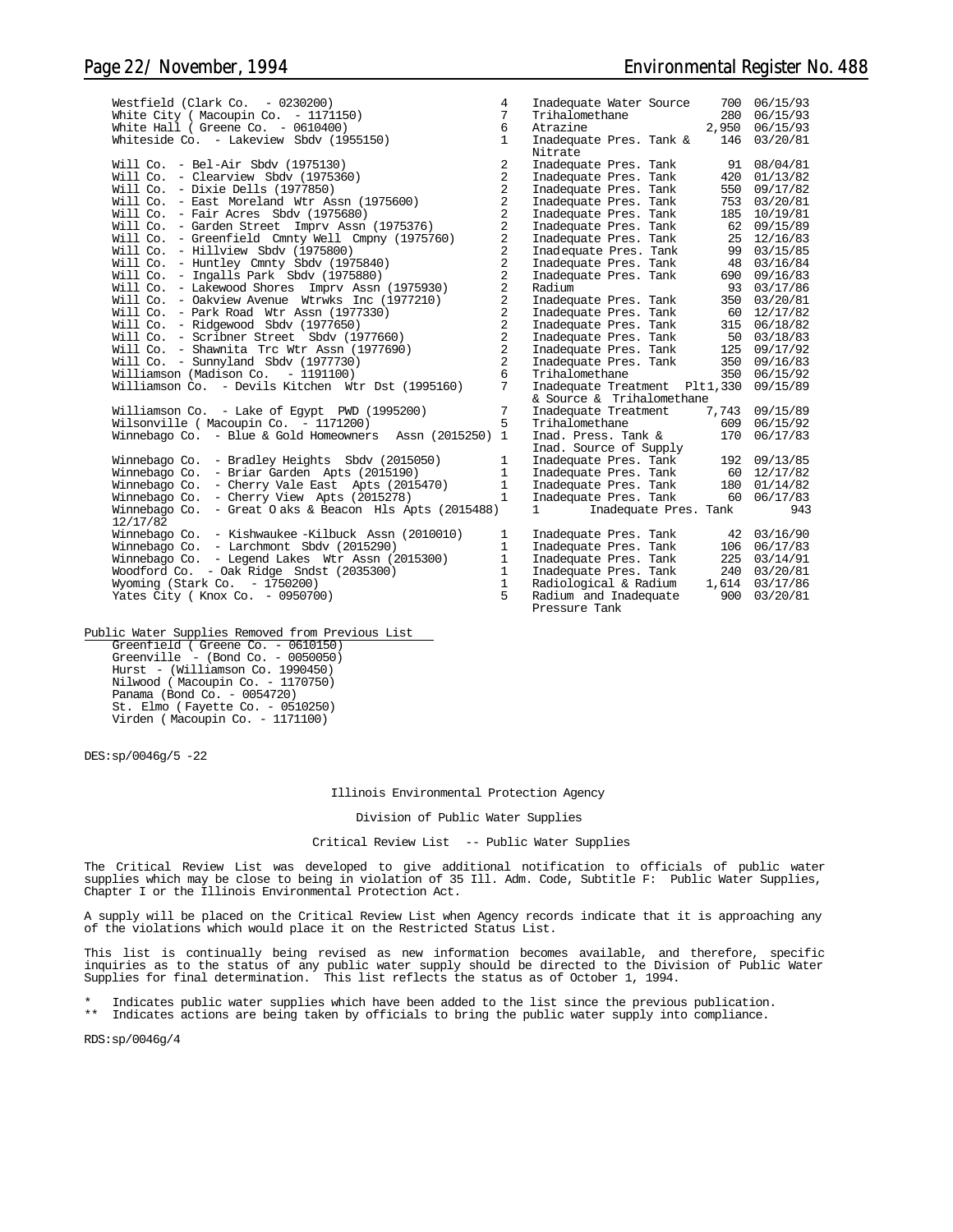POP. LISTING

#### Illinois Environmental Protection Agency Division of Public Water Supplies Critical Review List -- Public Water Supplies October, 1994

Rock Island Co. - Tower Ridge Sbdv (1615780) Stockton (Jo Daviess Co.  $-$  0850450) Sumner (Lawrence Co. - 1010300 )<br>Taylor Springs (Montgomery Co. - 1350650) Taylor Springs (Montgomery Co. - 1350650) 5 Low System Pressure 650 02/20/81 Walnut Hill (Marion Co. - 1210600) 6 Low System Pressure 1,200 06/14/85 Will Co. - Metro Utl Chickasaw Dvn (1975320) 2 Low System Pressure 7,700 09/17/92

Public Water Supplies Removed from Previous List Edgewood ( Effingham Co. - 0490200) Mason ( Effingham Co. - 0490300) Orangeville ( Stephenson Co. - 1770350)

DED:sp/0046g/23 -25

|                                                                                                       |                |                                                                                                                                                                                      |       | LOL' TIMPITIMA  |
|-------------------------------------------------------------------------------------------------------|----------------|--------------------------------------------------------------------------------------------------------------------------------------------------------------------------------------|-------|-----------------|
| NAME OF PUBLIC WATER SUPPLY/COUNTY/FACILITY NO.                                                       | RGN            | $\begin{tabular}{l c c c c} \hline \texttt{NATURE OF PROBLEM} & \texttt{SERVED} & \texttt{DATE} \\ \hline \texttt{Source Capacity} & \texttt{300 09/13/85} \\ \hline \end{tabular}$  |       |                 |
| Baylis (Pike Co. - 1490100)                                                                           | $5^{-}$        |                                                                                                                                                                                      |       |                 |
| Bluford (Jefferson Co.  – 0810100)                                                                    | 7              | Low System Pressure 465 03/20/81                                                                                                                                                     |       |                 |
| Camargo (Douglas Co. $-0410100$ )                                                                     | $\overline{4}$ | Inadequate Treatment Plant 400 12/16/91                                                                                                                                              |       |                 |
| Carlyle (Clinton Co. - 0270300)                                                                       | 6              | Inadequate Treatment Plant 400 12/15/93                                                                                                                                              |       |                 |
| Caseyville (St. Clair Co.  – 1630250)                                                                 | 6              | Low System Pressure                                                                                                                                                                  |       | 12,338 09/14/84 |
| Clinton (DeWitt Co. - 0390050)                                                                        | $\overline{4}$ | Inadequate Plant Capacity 7,437 06/14/91                                                                                                                                             |       |                 |
| Davis (Stephenson Co. - 1770150)                                                                      | $\mathbf{1}$   | Low System Pressure 600 09/17/92                                                                                                                                                     |       |                 |
| DePue (Bureau Co. - 0110300)                                                                          | $\mathbf{1}$   | Inadequate Treatment Plant 1,93012/15/93                                                                                                                                             |       |                 |
| Dieterich ( Effingham Co. - 0490150)                                                                  | $1\,$          | Inadequate Source                                                                                                                                                                    |       | 568 03/15/94    |
| DuPage Co. - Highland Hls Sndst (0435560)                                                             | $\overline{2}$ | Inadequate Pressure Tank 1,100 09/17/92                                                                                                                                              |       |                 |
| Edwardsville (Madison Co. - 1190250)                                                                  | 6              | Inad. Treatment Plant 30,581 12/15/93                                                                                                                                                |       |                 |
| Evansville (Randolph Co.  – 1570250)                                                                  | 6              | Plant Capacity 1,838 05/25/81<br>Inadequate Wtr Plant 3,678 06/15/93<br>Low System Pressure 1,175 11/25/81                                                                           |       |                 |
| Georgetown (Vermilion Co. - 1830350)                                                                  | $\overline{4}$ |                                                                                                                                                                                      |       |                 |
| Hardin ( Calhoun Co. - 0130200)                                                                       | 6              |                                                                                                                                                                                      |       |                 |
| Homer (Champaign Co. - 0190300)                                                                       | $\overline{4}$ | $1,300 \quad 03/15/94$                                                                                                                                                               |       |                 |
| Jackson Co. – South Highway PWD (0775400)                                                             | 7              | Low System Pressure 8,189 06/15/92                                                                                                                                                   |       |                 |
| Kane Co. – Lake Marian Wtr Corp (0895200)                                                             | 2              | Low System Pressure $\&$ 800 09/14/84                                                                                                                                                |       |                 |
|                                                                                                       |                | Inadequate Pres. Storage                                                                                                                                                             |       |                 |
| Kincaid (Christian Co.  – 0210250)                                                                    | 5              | Plant Capacity 2,640 06/14/85                                                                                                                                                        |       |                 |
| Lewistown (Fulton Co. - 0570600)                                                                      | 5              | Inadequate Source 2,700 06/15/88                                                                                                                                                     |       |                 |
| McHenry Co. - McHenry Shores Wtr Cmpny (1115020)                                                      | 2              | Low System Pressure 1,170 09/17/92                                                                                                                                                   |       |                 |
| McHenry Co. - Whispering Hills Wtr Cmpny (1115700)                                                    | $\overline{a}$ | Low System Pressure 6,000 06/15/93                                                                                                                                                   |       |                 |
| McHenry Co - Wonder Lake Wtr Cmpny (1115750)                                                          | $\overline{c}$ |                                                                                                                                                                                      |       |                 |
| Millstadt (St. Clair Co.  – 1630850)                                                                  | 6              |                                                                                                                                                                                      |       |                 |
| North Utica (LaSalle Co. - 0990650)                                                                   | $\mathbf{1}$   | 1,080 12/14/90<br>Low System Pressure 2,750 12/16/91<br>Low System Pressure 3,943 03/18/84                                                                                           |       |                 |
| Patoka (Marion Co. - 1210400)                                                                         | 6              | Inadequate Treatment Plant 820 12/15/93                                                                                                                                              |       |                 |
| Pearl (Pike Co.1490650)                                                                               | 5              |                                                                                                                                                                                      |       |                 |
| Pecatonica (Winnebago Co. -2010250)                                                                   | $\mathbf{1}$   | Inadequate Pres. Tank 322 09/17/82<br>Low System Pres. 1,830 06/15/90                                                                                                                |       |                 |
| Ramsey (Fayette Co. - 0510200)                                                                        | 6              | Source Capacity &                                                                                                                                                                    | 1,350 | 09/13/85        |
|                                                                                                       |                | Low System Pres.                                                                                                                                                                     |       |                 |
| Richland Co.  – West Liberty Dundas Wtr Dist (1595050) 7                                              |                | Low System Pres. &                                                                                                                                                                   |       | 693 12/14/84    |
|                                                                                                       |                | Inadequate Source                                                                                                                                                                    |       |                 |
| Rock Island Co. - Tower Ridge Sbdv (1615780)                                                          | $\mathbf{1}$   |                                                                                                                                                                                      |       |                 |
| Stockton (Jo Daviess Co. - 0850450)                                                                   | 1              | $\begin{tabular}{llll} \texttt{Inadequate Pres.} \texttt{Tank} & \texttt{70} & \texttt{03/15/94} \\ \texttt{Low System Pressure} & \texttt{1,900} & \texttt{06/15/84} \end{tabular}$ |       |                 |
| Sumner (Lawrence Co. - 1010300)                                                                       | 7              | Low System Pressure $1,553$ $12/13/85$                                                                                                                                               |       |                 |
| Taylor Springs (Montgomery Co.  – 1350650)                                                            | 5              |                                                                                                                                                                                      |       |                 |
| Walnut Hill (Marion Co. - 1210600)                                                                    | 6              | $\begin{tabular}{lllllll} \textsc{Low System Pressure} & \hspace*{0.5cm} 650 & 02/20/81 \\ \textsc{Low System Pressure} & \hspace*{0.5cm} 1,200 & 06/14/85 \\ \end{tabular}$         |       |                 |
| $M_{\odot}$ 11 $\Omega$ <sub>0</sub> $M_{\odot}$ the Intellectional state $\Gamma$ $\sim$ $(1075320)$ | $\sim$         | $T_{\alpha}, T_{\alpha}, T_{\alpha}$                                                                                                                                                 |       | 7.700.00117/02  |